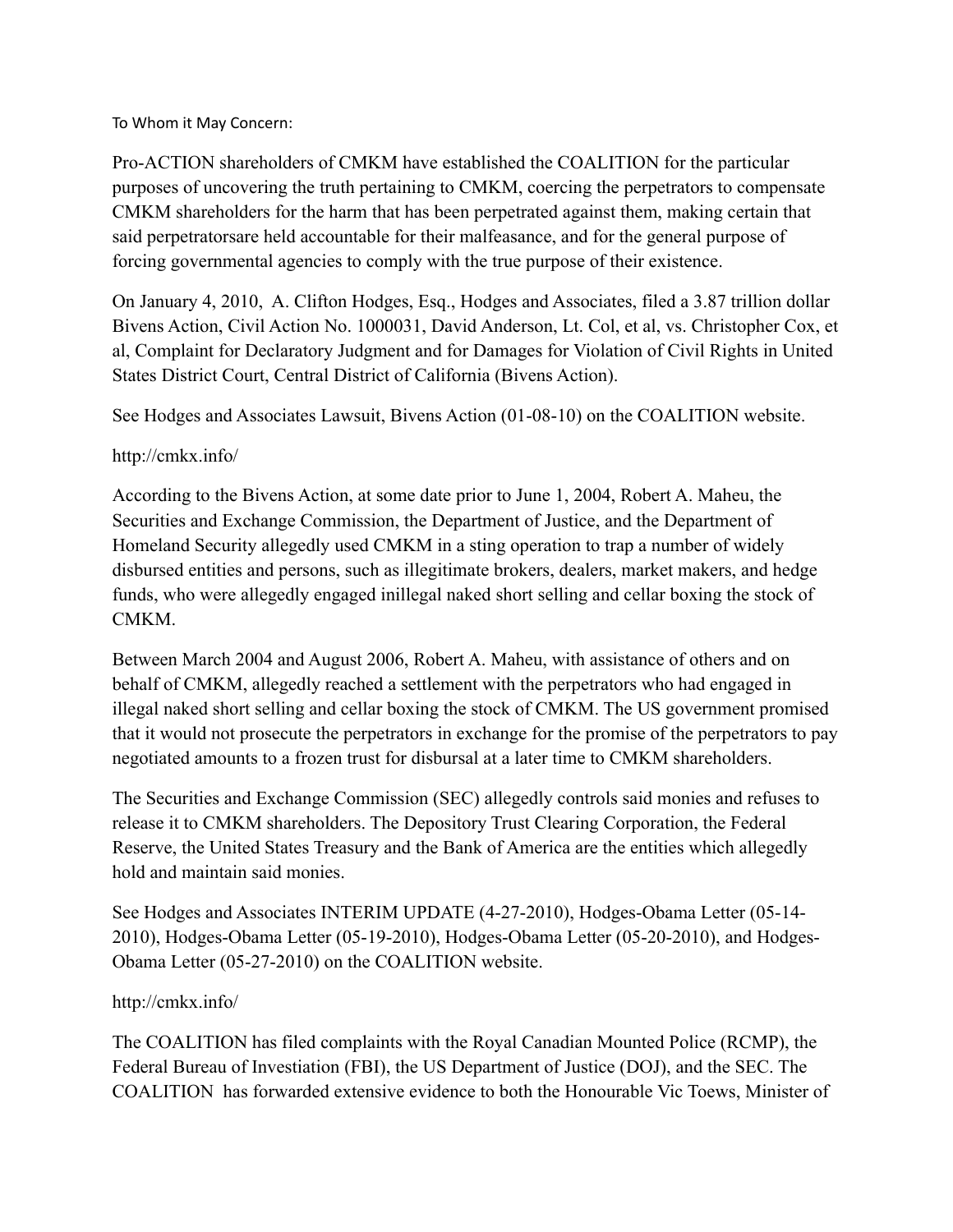Public Safety for Canada and to the Honourable Lawrence Cannon, Minister of Foreign Affairs in Canada, and has even contacted INTERPOL Furthermore, many CMKM shareholders from the United States have contacted their representatives pertaining to CMKM.

See COALITION PR (08-24-10) PDF File, Letter to Canadian Parliament (06-2-2010), Letter to Lawrence Cannon (template), and Letter to the Honourable Vic Toews.

#### http://cmkx.info/

 Moreover, the COALITION has even filed a complaint with the Texas State Securities Board against the current CMKM management and a grievance with the State Bar of Texas against Bill Frizzell, CMKM attorney.

See COALITION EVIDENCE AGAINST CURRENT CMKM MANAGEMENT (05-24-10), COALITION EVIDENCE AGAINST CMKM MANAGEMENT-ADDENDUM (06-24-10), and COALITION's Response to Kevin West's June 25th, 2010, Letter, on the COALITION website.

## http://cmkx.info/

And yet the COALITION has incredibly received no response from any of the entities to which/whom it has filed complaints and forwarded its extensive evidence which leads to the following disturbing realization: THE ENTITIES WHO ARE MANDATED TO PROTECT INVESTORS AND TO INVESTIGATE COMPLAINTS ARE JUST AS INEPT AND CORRUPT AS THE PERPETRATORS, AND IN MANY INSTANCES THEY ACTUALLY AID AND ABET THE PERPETRATORS.

A case in point is Eagletech Communications (Eagletech) in which the perpetrators were found guilty of RICO charges in US District Court. But instead of pursuing the perpetrators, the SEC, as is its MO, deregisters the victim of the crime, Eagletech. And because Eagletech is not an isolated occurrence, but appears to be just one example of the SEC's ongoing and coordinated effort to violate securities and other laws, the SEC violates the Racketeer Influenced and Corrupt Organization (RICO) Act.

See BRIEF HISTORY OF SEC CORRUPTION on the COALITION website.

#### http://cmkx.info/

Because the SEC has breached its mandated duties by failing to protect investors and to investigate complaints, the COALITION filed on November 6th, 2009 a WRIT OF SUMMONS and STATEMENT OF CLAIM in the SUPREME COURT OF BRITISH COLUMBIA against the SEC for the purpose of exposing the SEC for being inept in its handling of the previous CMKM management's pump and dump scam and for being corrupt in its handling of the illegal naked short selling (NSS) of CMKM's stock, which caused innocent CMKM shareholders to lose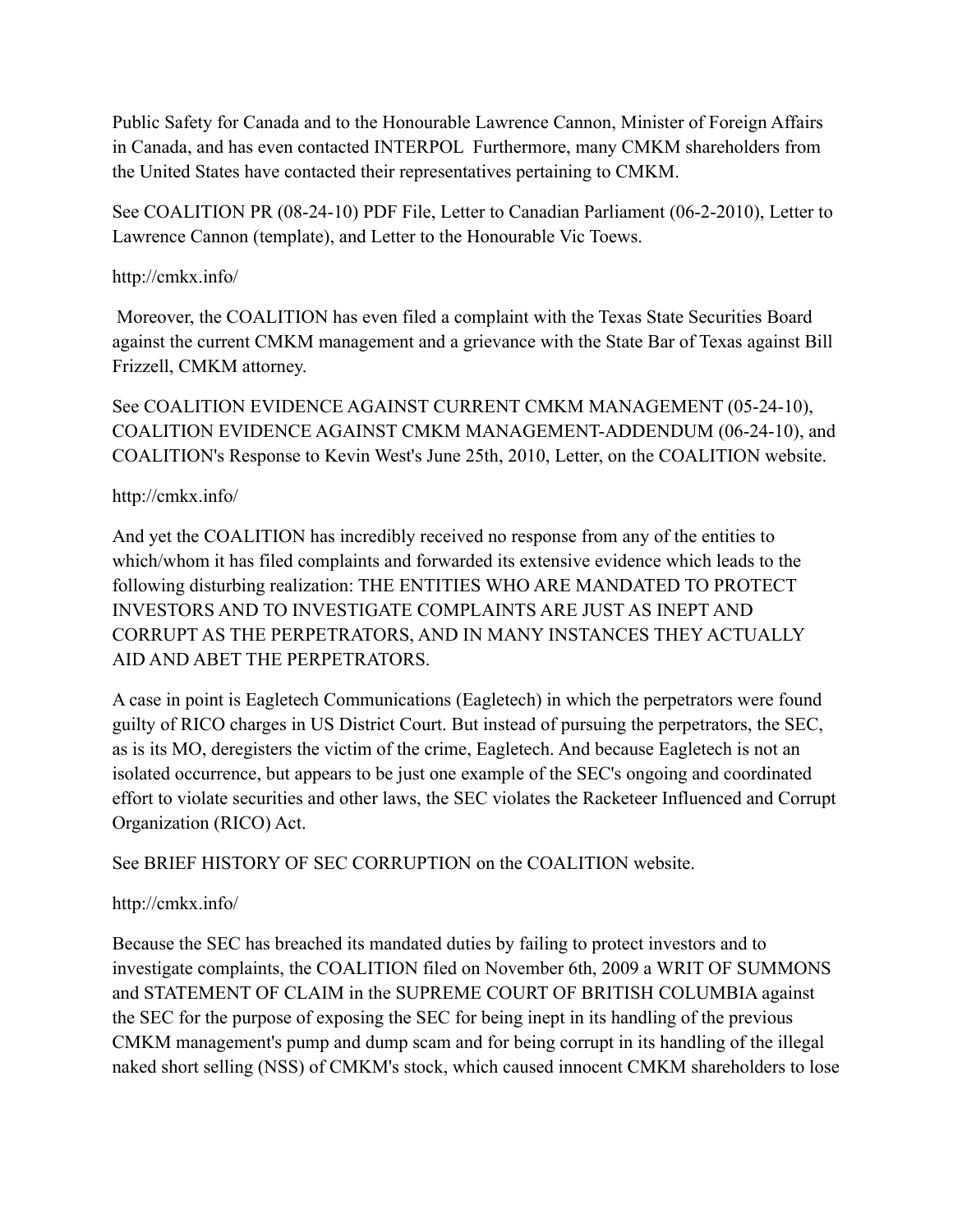hundreds of millions of dollars in the scam, an indeterminable amount of money in the NSS, and possibly their valuable mining claims in both the scam and the NSS.

See CMKX Shareholders Coalition for Justice vs. SEC (2/21/10) PDF File and COALITION EVIDENCE AGAINST THE SEC (11-06-09) on the COALITION website.

http://cmkx.info/

# TIMELINE OF PAST AND CURRENT FRAUD BEING COMMITTED AGAINST CMKM SHAREHOLDERS:

1. Circa March 2009, the COALITION files complaints with the RCMP and FBI and presents its extensive evidence to those governmental entities. Furthermore, many CMKM shareholders from the United States contact their representatives pertaining to CMKM. Nobody responds.

2. Because those entities breached their mandated duties by failing to protect investors and to investigate complaints, the COALITION filed on November 6th, 2009, a WRIT OF SUMMONS and STATEMENT OF CLAIM in the SUPREME COURT OF BRITISH COLUMBIA against the SEC for the purpose of exposing the SEC for being inept in its handling of the previous CMKM management's pump and dump scam and for being corrupt in its handling of the illegal naked short selling (NSS) of CMKM's stock, which caused innocent CMKM shareholders to lose hundreds of millions of dollars in the scam, an indeterminable amount of money in the NSS, and possibly their valuable mining claims in both the scam and the NSS.

3. On December 16th, Al Hodges pronounces to CMKM shareholders that Robert A. Maheu collected and set up under the auspices and approval of governmental agencies monies, funds, settlements and trusts (monies) earmarked for distribution to CMKM shareholders.

4. Circa December 2009, the US Treasury allegedly taxes those monies.

5. On January 4th 2010, Reece Hamilton (wyatt11\_11), one of the plaintiffs in the Bivens Action, proclaims the following in a public forum:

wyatt11\_11: AL HODGES IS NOT WAITING ON THE SEC TO DECIDE TO PAY US. THE TRUSTEE IS IN RECEIPT OF THE MONEY AND THEY WERE GIVEN THE ACCESS CODES PRIOR TO THE TRANSFER OF MONEY.

(8:18 PM) Gman G:man G: ty wyatt......do we know what he is waiting on?

(8:18 PM) wyatt11\_11: THEY ARE WAITING ON A"ECONOMIC RECEIPT". CONFIRMING THE TRUSTEE IS IN ACTUAL PHYSICAL CONTROL OF THE MONEY

 $(8:19 \text{ PM})$  Gman G: Gman G: so wyatt we are waiting for that receipt so the button can be pressed right?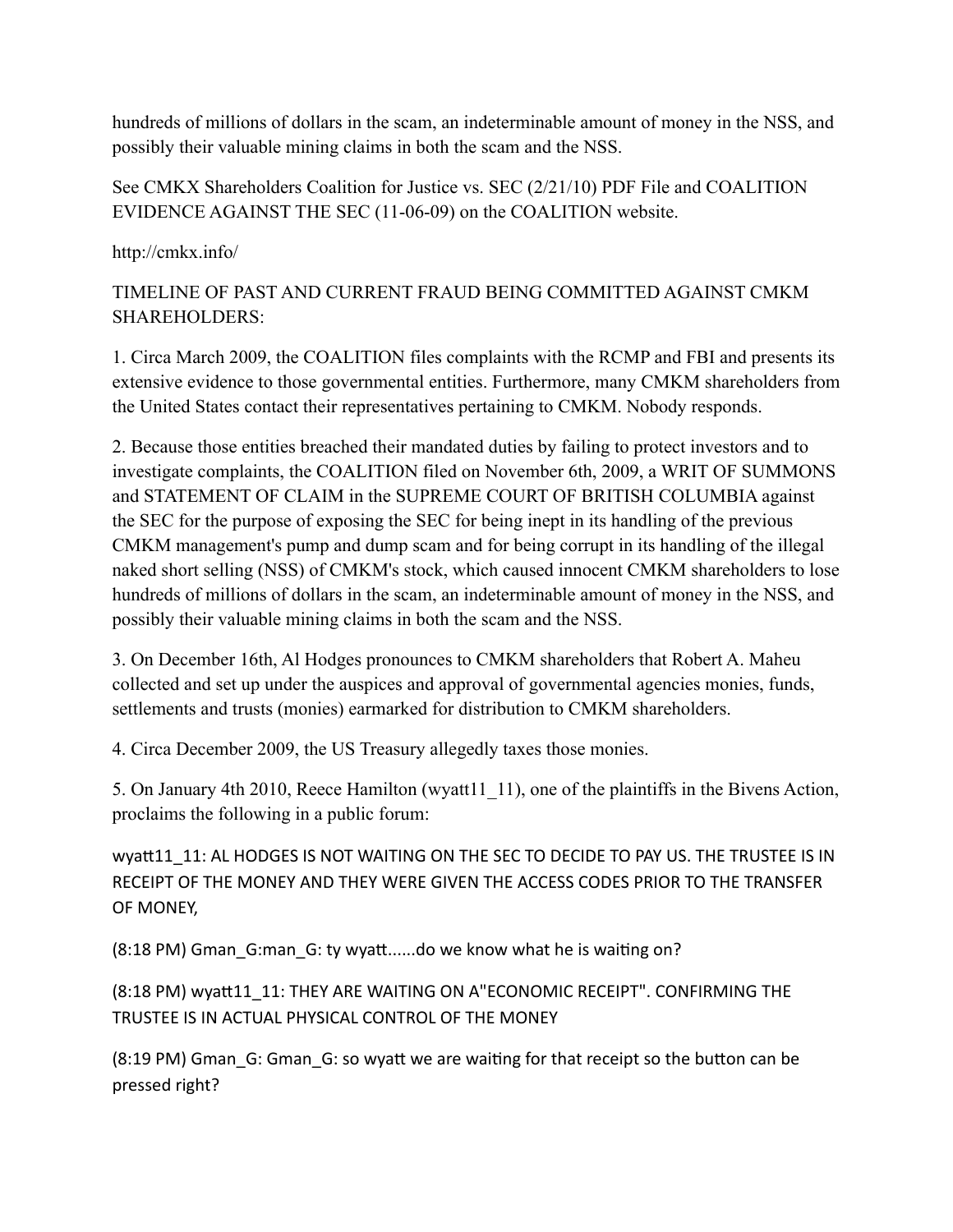(8:20 PM) wyatt11\_11: ONCE THE TRUSTEE HAS CONTROL THEN AL WILL BE ABLE TO SPEAK MORE FREELY

(8:22 PM) wyatt11\_11: PEOPLE WE ARE AT THE END. I WOULD LOOK FOR TYLER TO ANNOUNCE THE NEW TA AND SOMETHING ABOUT "1010" AND NEW CORP. CLARK AND AL WILL BE SPEAKING AT THE SAME TIME. THIS UPDATE IS JUST THE BEGINING THERE IS NO TURNING BACK.

(8:23 PM) Gman\_G: so wyatt do you see them releasing the funds once they get this economic receipt?

(8:24 PM) wyatt11 11: THIS RUNS THROUGHOUT THE HIGHEST LEVELS OF OUR GOVT. AL HAD REASSURED ME NO MORE THAN 10 MINS AGO THAT ALL WAS GOOD AND THAT HE COULD NOT ELABORATE ANYMORE DUE TO NATIONAL SECURITY. SO PLEASE STAY GROUNDED FOCUSED AND BE KIND TO YOUR FELLOW "MILLIONAIRE"

(8:35 PM) wyatt11 11: THE TRUSTEE WAS PAID IN 09 FOR TAX PURPOSES SO WE NEED PAID IN JAN

(8:40 PM) Gman\_G: (8:39 PM) BullDawg: (8:33 PM) wyatt11\_11: IMO.54 TO START

wyatt11\_11: I HEARD THIS CAME FROM SOMEONE HIGH UP1, SETTLEMENT 2, BUYOUT 3, **TRADING** 

(8:40 PM) dugg33: wyatt11\_11: THE TRUSTEE WAS PAID IN 09 FOR TAX PURPOSES SO WE NEED PAID IN JAN

6. On January 4, 2010, Al Hodges files the Bivens Action which includes seven plaintiffs. Al Hodges announces in public forums that all shareholders are represented in the Bivens Action. The following is a COALITION PR pertaining to the Bivens Action:

Bivens Class Action law suit seeking \$3.87 trillion in damages was filed on January 4, 2010 against five present and five past Security and Exchange Commission commissioners. A. Clifton Hodges of Hodges and Associates, Pasadena, Ca, filed the suit on behalf of seven named plaintiffs and "all others similarly situated".

The suit alleges CMKM Diamonds, Inc. was used as a vehicle in a joint sting operation conducted by the SEC, the Department of Justice (DoJ) of the United States, Robert A. Maheu and others. The suit contends between June 1, 2004 and October 28, 2005 "a total of 2.25 trillion 'phantom' shares of CMKM Diamonds, Inc. were sold into the public market through legitimate brokers, illegitimate brokers and dealers, market-makers, hedge funds, ex clearing transactions and private transactions."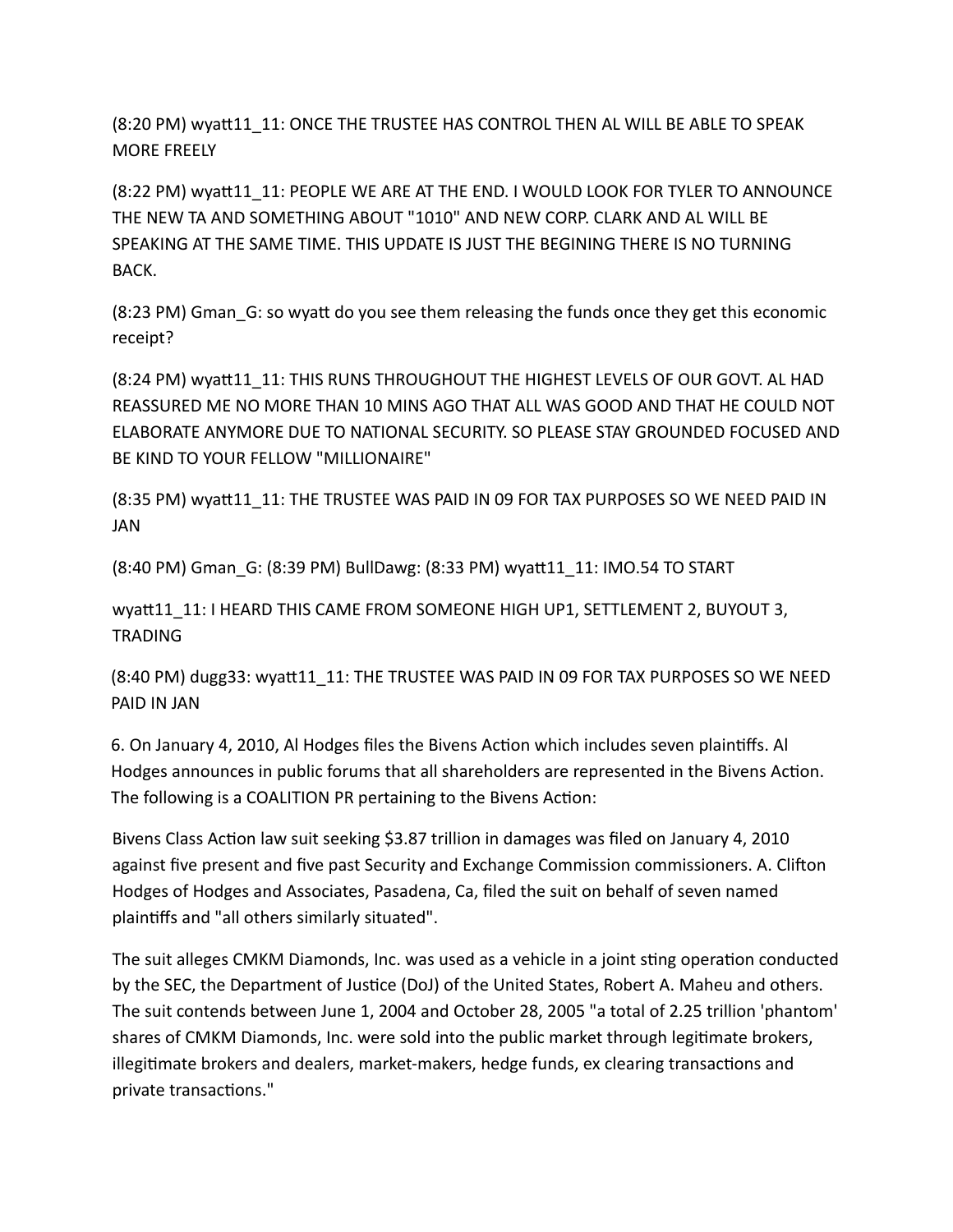The class action suit further alleges the 'Securities and Exchange Commission and the Department of Justice, with assistance from the Department of Homeland Security (DHS), believed and developed evidence that said short sellers were utilizing their activities to illegally launder moneys, wrongfully export moneys, avoid payment of taxes, and to support terrorist operations.'

The twenty-page complaint states the SEC, DoJ and the DHS, "consented to, facilitated and supported the conferences between Robert A. Maheu and his associates on the one hand and the wrongdoing short sellers on the other, all for the purpose of settling the potential liability of said wrongdoers with consent of the US Government and a representation of no criminal prosecution for such illegal sales."

According to Al Hodges filing, between March 2004 and August 2006 a settlement was reached on behalf of CMKM Diamonds, Inc. by Maheu, with assistance from others, and the alleged wrongdoers who had engaged in naked short selling of CMKM Diamonds, Inc. stock and cellar boxing the company. "In exchange for a US Government promise of no prosecution for such sales, the wrongdoers each promised to pay negotiated amounts to a frozen trust for disbursal at a later time."

The suit contends these monies and other monies resulting from the sale of claims to foreign entities were collected for the benefit of the shareholders of CMKM Diamonds Inc., and are being held in a trust, or held in trust by the Depository Trust & Clearing Corporation and the United States Treasury.

The \$3.87 trillion dollar lawsuit states demands for the release of said monies has been "repeatedly" presented to the SEC and 'agents and employees of the SEC and the DoJ have represented repeatedly that the release of the monies was imminent."

The Al Hodges complaint charges, "As a result of the Defendant's misconduct, each of the named plaintiffs and all of those similarly situated, have been denied their Constitutional rights, including, but not limited to, their Fifth Amendment right to be secure in their property, free from taking without just compensation and without due process of law, and have suffered injuries and property loss in excess of Three Trillion Dollars."

7. On February 4, 2010, the COALITON petitions the Supreme Court of British Columbia for a default judgement against the SEC. The Court decided the COALITION would have to re-serve the SEC before the Writ of Summons and Statement of Claim against the SEC could move forward. Because the release of monies earmarked for distribution to CMKM shareholders appeared to be imminent, the COALITION dropped its Writ against the SEC. The COALITION respectfully requested that the Court demand that said monies be released to CMKM shareholders. The Court denied the request.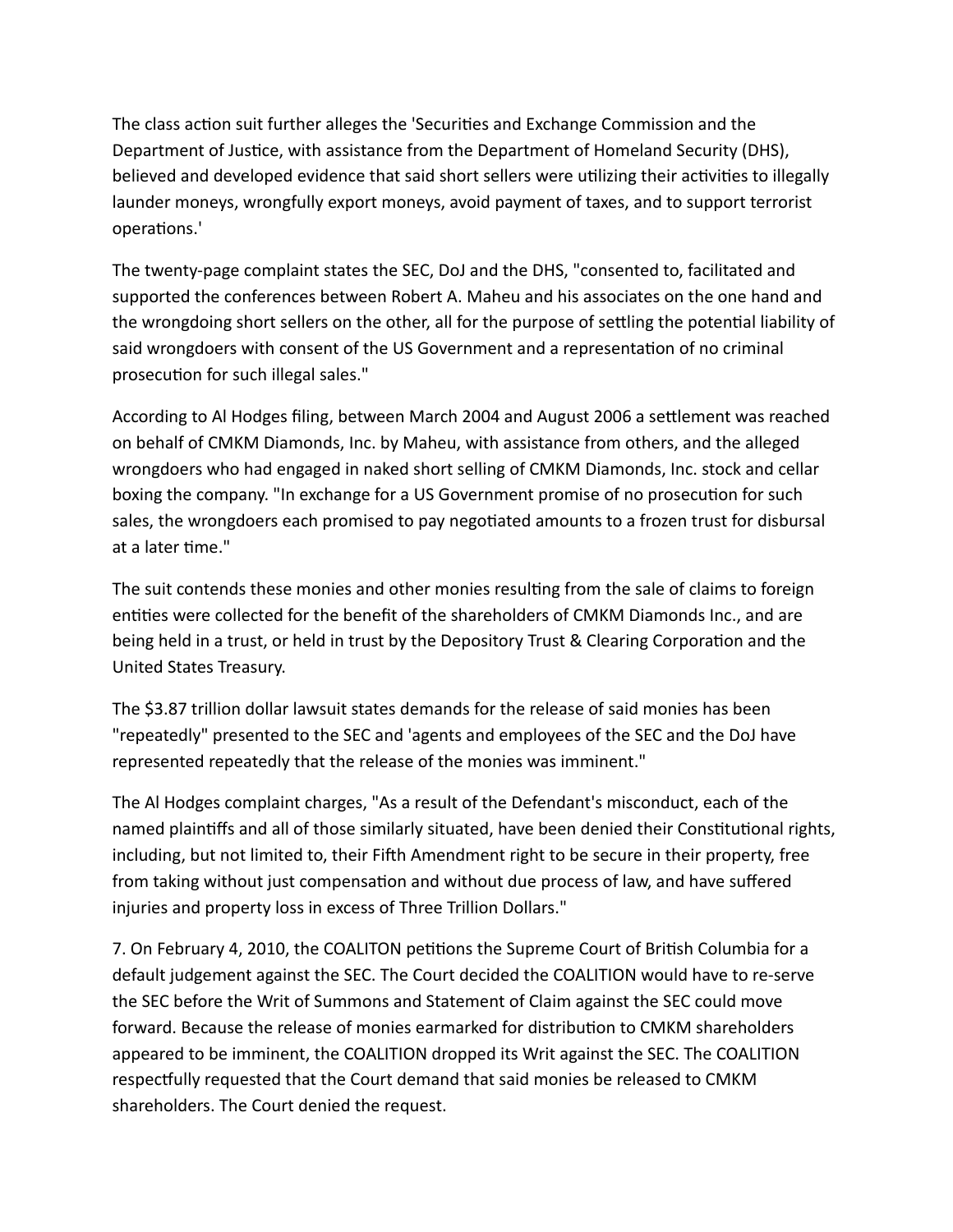8. From February 4, 2010, to February 15, 2010, Al Hodges proclaims in the public forums that monies earmarked for distribution to CMKM shareholders had to be released within the 90 days that the monies were taxed, and that the entities that failed to do so would be violating intrnational laws.

9. Al Hodges's February 26, 2010, letter to Andrew Cuomo, Attorney General of New York:

Attorney General of the State of New York

120 Broadway, 23rd Floor

New York, NY 10001

Dear Ms. Brown:

Thank you for speaking with me earlier today and explaining that Mr. Markowitz was out for the rest of the day. We discussed briefly the nature of my request and you suggested that I forward the appropriate information to your attention via e-mail for Mr. Markowitz's review on his return Monday, March 1, 2010. The information is as follows:

• I am a California trial attorney with some 40 years experience in State and Federal Court, as well as other jurisdictions.

• In January of this year I filed a Bivens Class Action against the five sitting SEC Commissions and five past SEC Commissioners seeking some 3.87 Trillion Dollars in damages for the taking of property by unconstitutionally withholding consent to distribute such sums as had previously been collected for the benefit of 50,000 + shareholders of CMKM Diamonds, Inc.; a conformed copy of the complaint is attached.

• The SEC Office of General Counsel has agreed to accept service on behalf of the sitting Commissioners; the other commissioners are currently being served.

• The weight of opinion is that this litigation will not be allowed to proceed into the discovery stages and/or to trial; there is mounting evidence that a distribution of funds to the shareholders is on the near horizon.

• I am advised that a portion of trust funds previously ear-marked for distribution to support the U.S. Domestic Settlement Fund Program currently in process were distributed to the United States Treasury facility in New York City on December 31, 2009 through and with the assistance of the New York Federal Reserve Bank in New York City.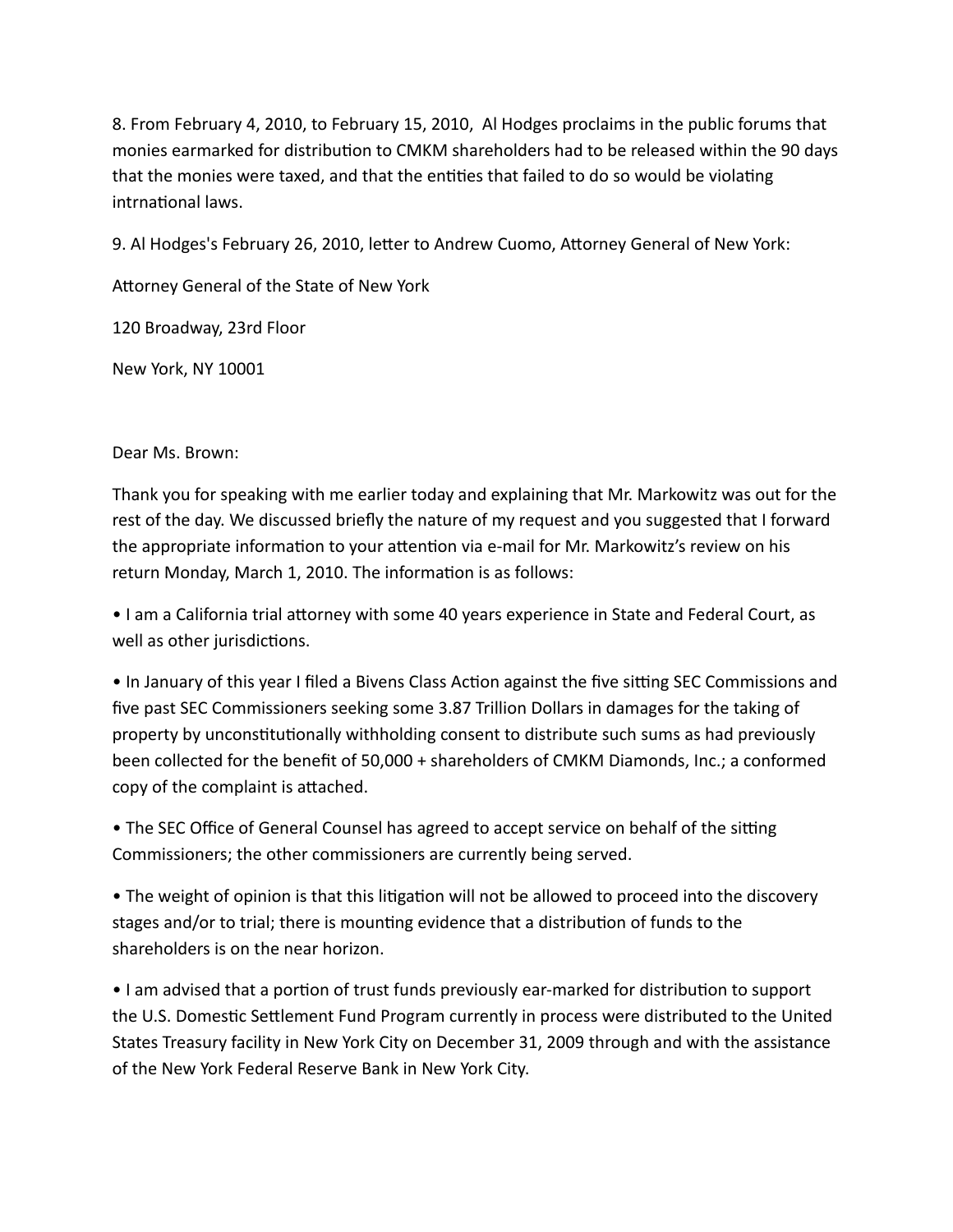• I am advised that these trust funds totaled 4.2 Trillion Dollars and were paid into the U.S. Treasury as and for taxes due to be paid from the trust(s) upon distribution of the trust assets.

• I am further advised that pursuant to Federal Banking Regulations, New York State Banking Regulations, and the Martin Act, inter alia, the transferred funds could be held without return for a maximum period of time under any circumstances for forty-five days or until midnight February 14, 2010.

• I am further advised that the U.S. Treasury has not remitted these funds, is still possessed of these funds and more importantly the trust(s) assets have not been distributed.

• The above circumstances, upon proof, demonstrate serious criminal violations of the statutes referred to above.

• I represent, at least as the Class Counsel, a number of New York residents who are beneficiaries of these trust(s) and are among the  $50,000 +$  shareholders. I know many of these people on a personal basis in addition to being their counsel of record and can attest to their severe and continuing damage suffered and being suffered as a result of the non-distribution and non-receipt of the afore mentioned trust assets; some of them are also anxious to visit you in person and describe their continuing outrage.

Demand is hereby made that your office initiate, at the earliest possible time, an investigation into the criminal activities of those persons within your jurisdiction whom have contributed to and otherwise facilitated these criminal acts. I would be happy to discuss these facts with you at your early convenience. Please feel free to contact me directly at: (626) 564-9797. Thank you in advance for your prompt attention to this matter.

10. On March 30, 2010, Al Hodges is interviewed by the Manhattan Examiner in which he is quoted: "They [the government] used the shareholders without their consent to perform this 'sting operation' for National Security interests, and it wouldn't have worked the way it worked if they had disclosed it. On the other hand, it isn't right to bury a company and put them out of business for the purpose of trapping people who are using the company to cheat the government, to line their own pockets, and to fund their operations against the United States. As noted above in complaint paragraph 34, and per Hodges, a deal was eventually reached with the aforementioned criminals; they paid the government restitution for documented illegal actions, and in turn, were offered immunity from prosecution. Rob Maheu had all these people in a big room in Las Vegas, and made [an] offer to them. Every person, organization and representative in that room stepped up, and either transferred money while they were there, or agreed to transfer money upon some further schedule to avoid indictment." Hodges also said, "I have a witness who was there, who saw it, and part of the 2.25 trillion phantom shares is documented by that person's observations of how many shares were represented in that room.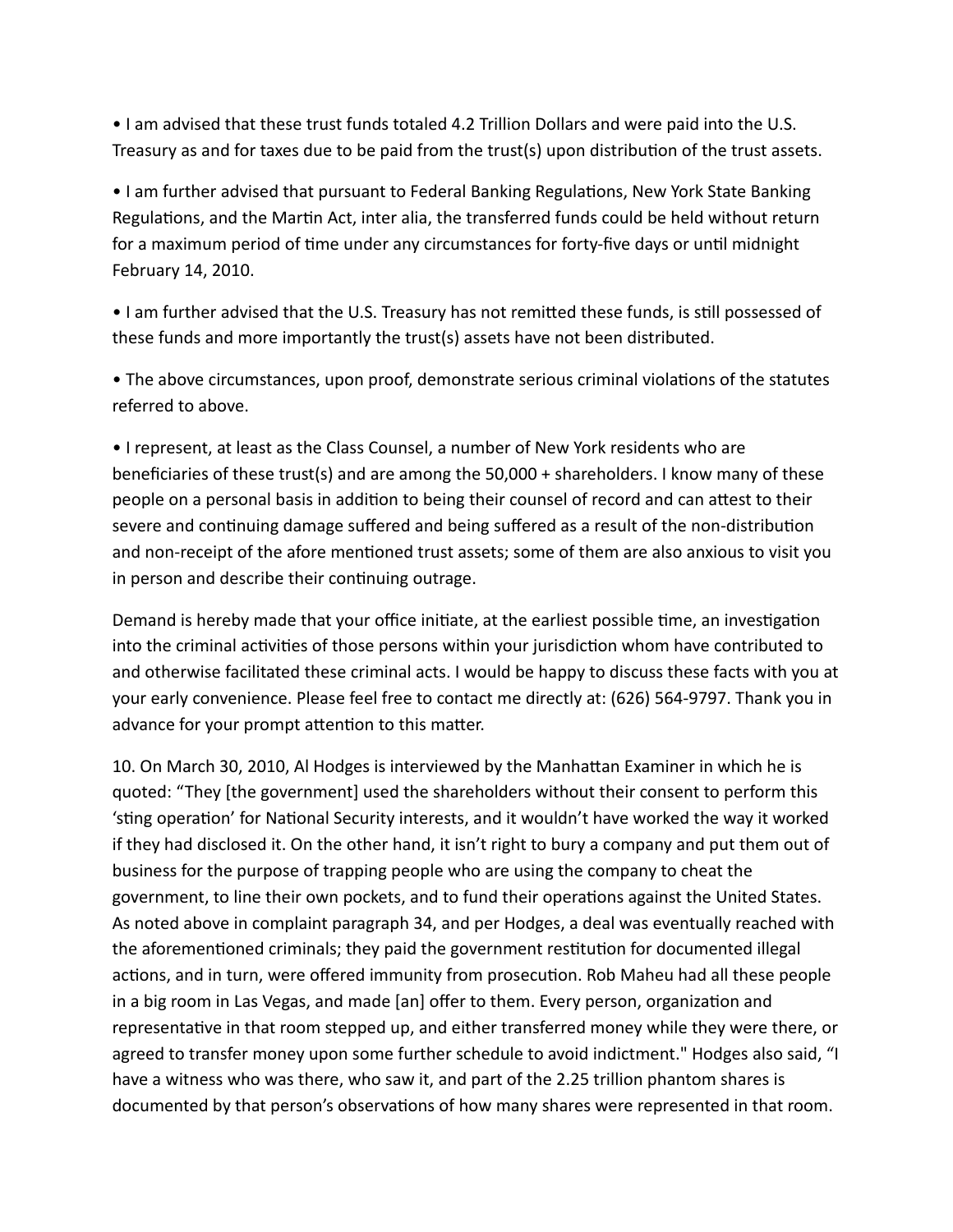HOW MUCH MONEY DID THE FEDS REALLY COLLECT FOR RESTITUTION?" "People are going to laugh and titter about the amount of money that is being claimed, but understand the context of the lawsuit," he said, before concluding, "we are not asking the government to pay us \$3.87 trillion, what we're asking is for them to release the funds that have been collected for us." Thus, the implication is that this sum also incorporates substantial punitive damages. In the end, Hodges believes the U.S. government is going to settle the case before it actually moves to trial. On this possibility, he said, "I think its in the process of happening as we speak."

11. Hodges and Associates INTERIM UPDATE (04-27-2010):

I have previously stated that I would not provide an "update" until we had confirmation of economic receipt or, I became convinced that payment to CMKX shareholders would not be forthcoming in a timely manner. This "Interim Update" is the exception that proves the rule, so to speak. However, it has been a relatively long period [certainly more than I originally anticipated] since I communicated with the shareholders at large, and there is material information to impart.

Before providing some information about what has been transpiring and our current status, let me address a few other matters:

• I am an attorney and have been retained by seven brave and exceptional shareholders that represent a cross section of the proposed class.

• The Bivens action which I have filed not only sets forth the facts as I know them, it seeks to become a class-action on behalf of all shareholders.

• At this instant in time however, I literally represent only the seven named plaintiffs; as a result, I am constrained in the types and extent of information which I can provide to putative members of the class.

• In the unlikely event that this litigation continues forward, a motion will be filed with the Court requesting that a class be certified. If granted, at that point I will, presumably, be appointed by the Court to continue acting as counsel for the class; the reafter, the Court will be required to approve any and all settlements, and others matters.

• The status of the litigation can at all times be monitored on PACER; as a result, we do not respond to inquiries at my office; accordingly, please do not contact us directly for such information.

• For everyone's information, all defendant's have been served, and an initial scheduling conference, originally set by the Court to be held on April 26, 2010 has been continued by mutual agreement of the parties [with consent of the Court] to July 26, 2010.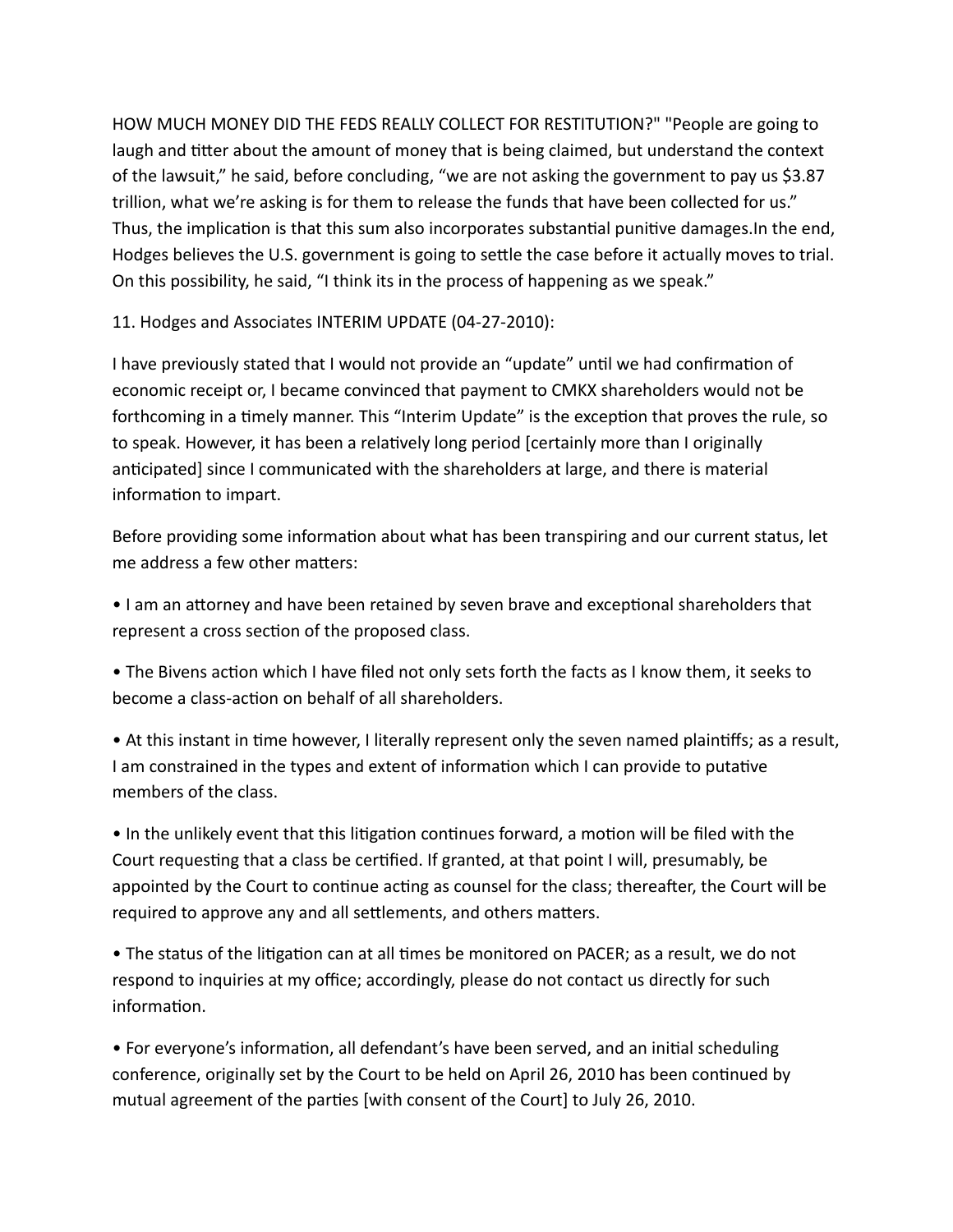• The litigation will be aggressively pursued until such time as all CMKX shareholders have been paid.

In a similar vein, please understand that we are not involved in any ongoing negotiations with the SEC and/or their representatives with a view to compromising and/or otherwise attempting to resolve claims of the shareholders. We have set forth in the complaint what the shareholders are entitled to receive; compromise is not anything that the shareholders want, desire, or would tolerate or accept.

The belief of some that yelling and screaming, loudly and publicly enough, can somehow "force" release of the CMKX moneys, is erroneous and misplaced; it will not. Having said that, I do believe that media exposure is beneficial in the sense that it keeps the pressure on the entire financial community.

Inquiring minds want to know: what is our status; what has been going on; what is holding up economic receipt; when will our money be released; and how much money is there? Let me address each of these questions, to the extent I am able, separately:

1. How Much Money – As I have said before, we have persuasive evidence to all of the facts alleged as such in the complaint; accordingly, there is a total of 3.87 Trillon Dollars.

2. When is Release – The CMKX distribution funds will be released within a very short time after there is confirmation of Economic Receipt. What does that mean? It means that currently in process is a massive shift of wealth within the US and the world community; that includes: pay out of all the domestic settlements; institution of the US dollar re-funding project; pay out of world settlements; and, distribution of funds to many other programs. This involves a total of more than \$42 Trillion. Economic Receipt occurs when all trustees have access to all of the funds they are responsible for.

3. Our Status – We are literally on the thresh-hold. This means that the "work" remaining to be finished will not consume more hours than can be accomplished within one day. We have been at this point now for more than a few weeks.

4. The Delay – Although I could write a book about what's been going on behind the scenes to cause this additional delay, I'll try to give you the condensed version:

First - Please be aware and understand that there is an economic war raging in the background.

Second - The naked corruption that is endemic in D.C. is more than most can comprehend; it is clear that these miscreants have no regard for the US Constitution, Federal Laws and Regulations, nor even any sense of simple morality. They are convinced that they are above any constraint that might apply to lesser mortals and that no enforcement activity will ever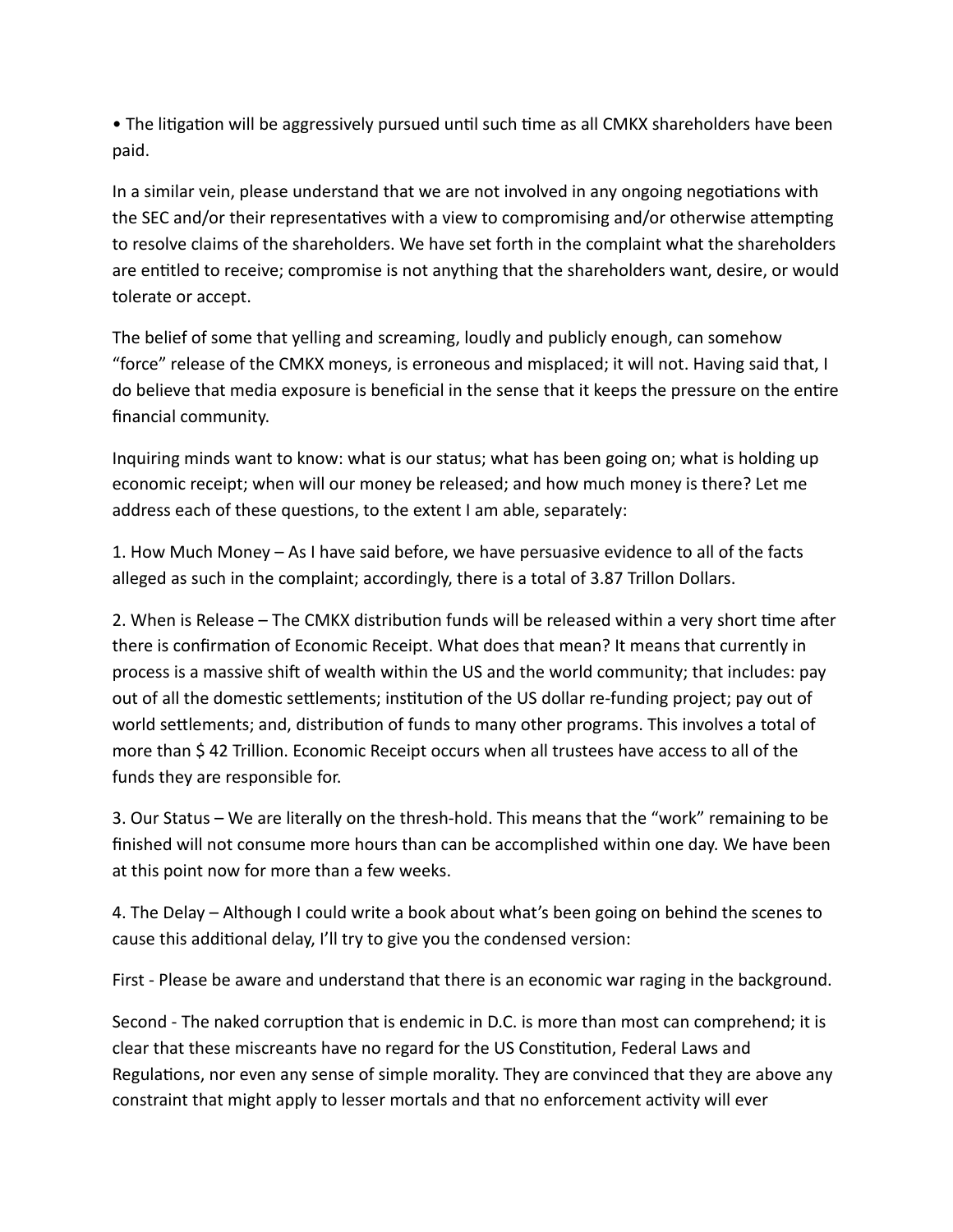successfully address them. I hasten to add that such opinions are not universal; having said that, it is more widespread than not.

Third - These miscreants are, in effect, fighting for their lives – at least that part of their lives that establishes an environment in which they can continue to lie, cheat, steal, and mortgage your progeny's lives, all for their personal gain. Accordingly, they will fight until the doors are all closed by a power that they cannot subvert. That fight continues as I prepare this interim update.

Fourth - The good news is, we are winning the battle. The circle within which these bad apples can operate draws inexorably smaller with each attempt to bribe, suborn and otherwise corrupt the system, and the people within it. By way of example, I was advised that over the weekend one State Department person, 10 bankers and 18 Federal Reserve people were arrested and dealt with.

Fifth – By what date will we have Economic Receipt, you ask. We will have it when this initial battle phase comes to a successful conclusion. That will be in the very near future in my opinion; the current schedule based on advice I received this afternoon is that it should all be finished, with funds in the Trustee's hands, by week's end.

I want to extend our heartfelt thanks to those of you who continue to demonstrate support and encouragement for our efforts. We remain very optimistic for the long term. Rest assured that the fight will continue, and we will prevail.

12. Al Hodges's May 20, 2010, letter to President Obama:

HODGES AND ASSOCIATES A PROFESSIONAL LAW CORPORATION 4 EAST HOLLY STREET **SUITE 202** PASADENA CA 91103

Telephone: (626) 564-9797 Facsimile: (626) 564-9111

A. Clifton Hodges James S. Kostas Donald W. Ricketts\* Of Counsel

May 20, 2010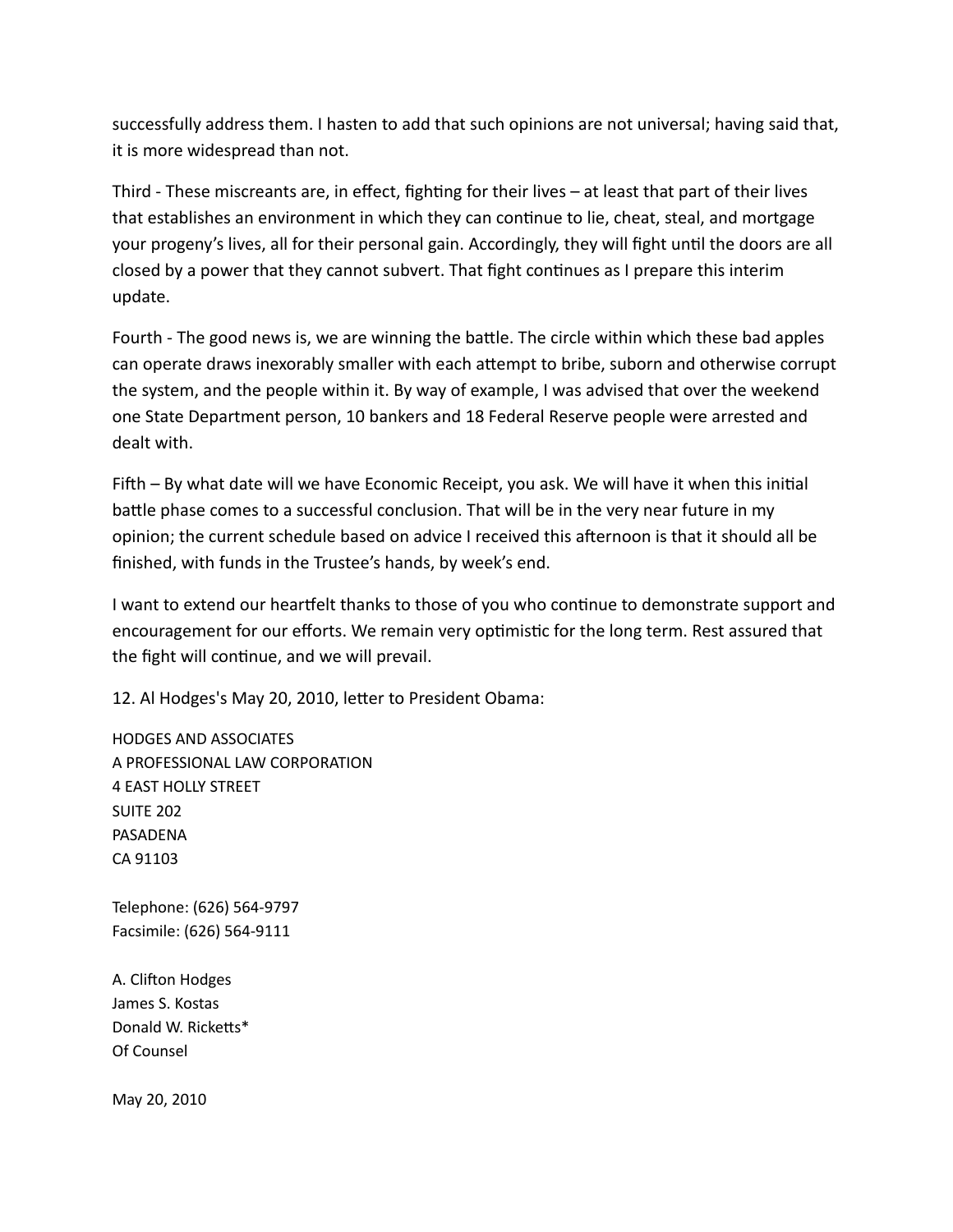MOST URGENT VIA FACSIMILE ONLY (202) 456-2461

Honorable Barack Obama President of the United States of America Whitehouse Washington, D.C.

Dear Mr. President:

I write to you again this morning because your immediate personal assistance is required to ensure prompt dissemination of the World Global Settlements.

As I have previously stated, I represent some 50,000 shareholders who are to be paid a settlement which consists mainly of monies collected from banks, brokerages, hedge fund corps, market makers, the Depository Trust Corporation/Federal Reserve, and various billionaire "naked-shorter" individuals, as well as some monies due from the SEC for damages. I have also been involved in the representation of other payees awaiting this distribution and have, in such capacity, been in direct communication with the UK Royal Monarch.

I am currently advised and understand the following:

• A portion of the World Global Settlement funds have been collected and are presently held in the custody of the Bank of America in Richmond, VA.

• Said funds are sufficient to cover all disbursements to be made by the authority of the Paymaster who has now spent more than eight weeks over the past three months, in Richmond, VA, for the purpose of concluding these transfers.

• The Paymaster authority has, at the direction of the Pentagon, London, et. al., recently returned to Richmond to consummate the transfers; he was advised yesterday morning at Bank of America that the bank could not allow the transfers to be made until one additional signature was obtained.

• Accordingly, on May 19, 2010 an agent of Interpol began a hand-carry trip through Little Rock, Arkansas, to Charleston, South Carolina, and then on to Richmond, Virginia; the hand-carried item was presented to the Bank of America officer this morning.

• The Bank of America officer then advised the Paymaster authority that Mr. Leon Panetta had instructed Bank of America that no World Global Settlement funds were to be disbursed without express personal approval from the President of the United States.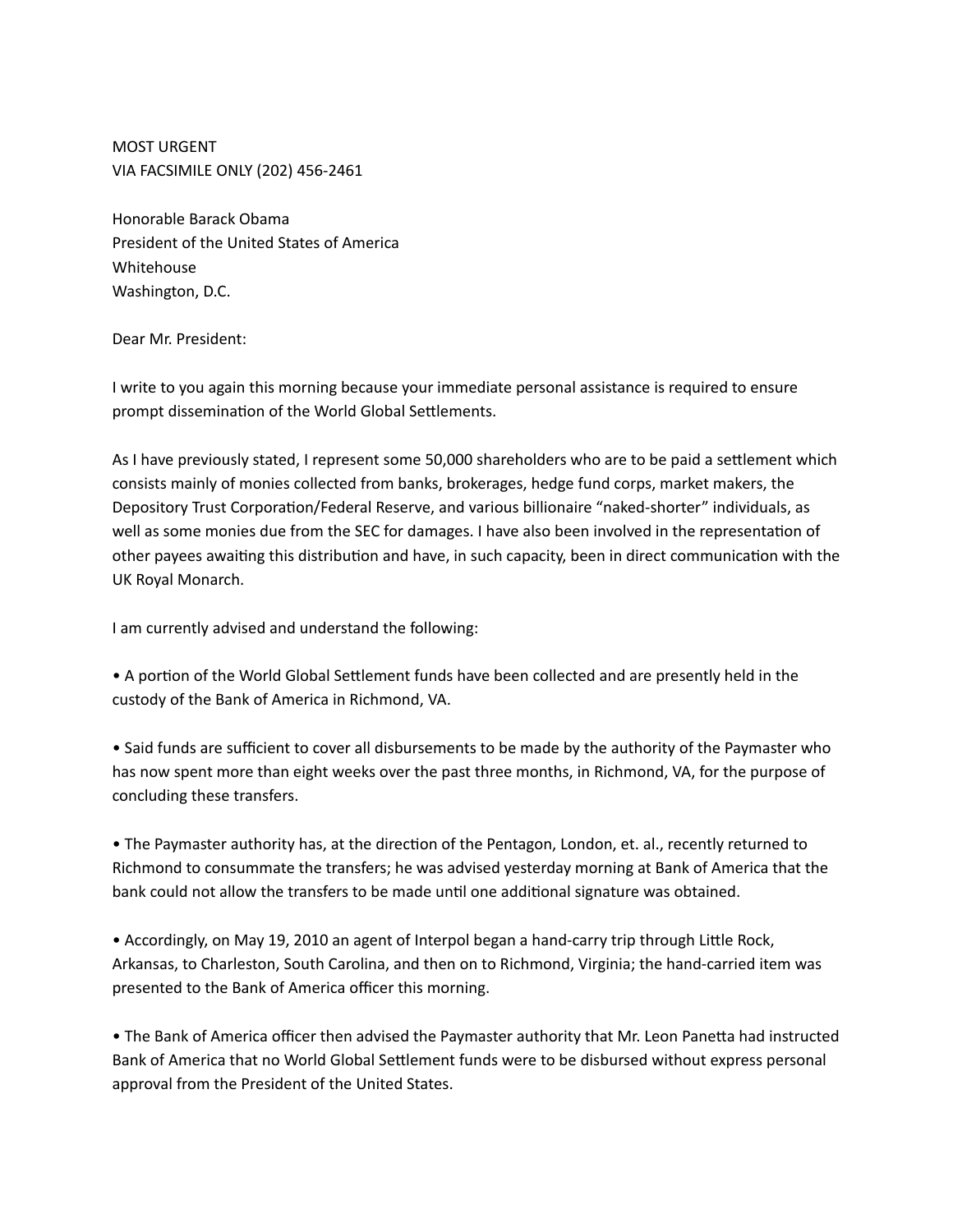• I have previously been advised that you had given specific written authorization of these transfers when you visited the Richmond Bank of America several weeks ago.

As I advised yesterday in my communication to you, I am persuaded by these facts, that only your direct intervention will be efficacious in bringing this matter to conclusion.

Mr. President, please provide, once again, your specific written authority and direction to those who continue to frustrate completion of these World Global Settlements.

I would very much appreciate your written confirmation that you will do so without delay; accordingly, I will withhold further communication to the UK Royal Monarch and distribution of this correspondence to my clients until 4:30 PM EDT today.

Mr. President, the people elected you for reasons of your promises, your apparent integrity, your conviction to help the American people uphold justice, and to return this Nation to its pre-eminent world status. I implore you to use your good offices to ensure these "Settlements" are disseminated without further delay.

Sincerely,

HODGES AND ASSOCIATES

[Signed]

A. CLIFTON HODGES

ACH/gm

Cc: Her Majesty, Queen Elizabeth II Lindell H. Bonney, Sr. Clients Bcc: Michael Cottrell, B.A., M.S.

13. Al Hodges's May 27, 2010, letter to President Obama:

HODGES AND ASSOCIATES A PROFESSIONAL LAW CORPORATION 4 EAST HOLLY STREET **SUITE 202** PASADENA CA 91103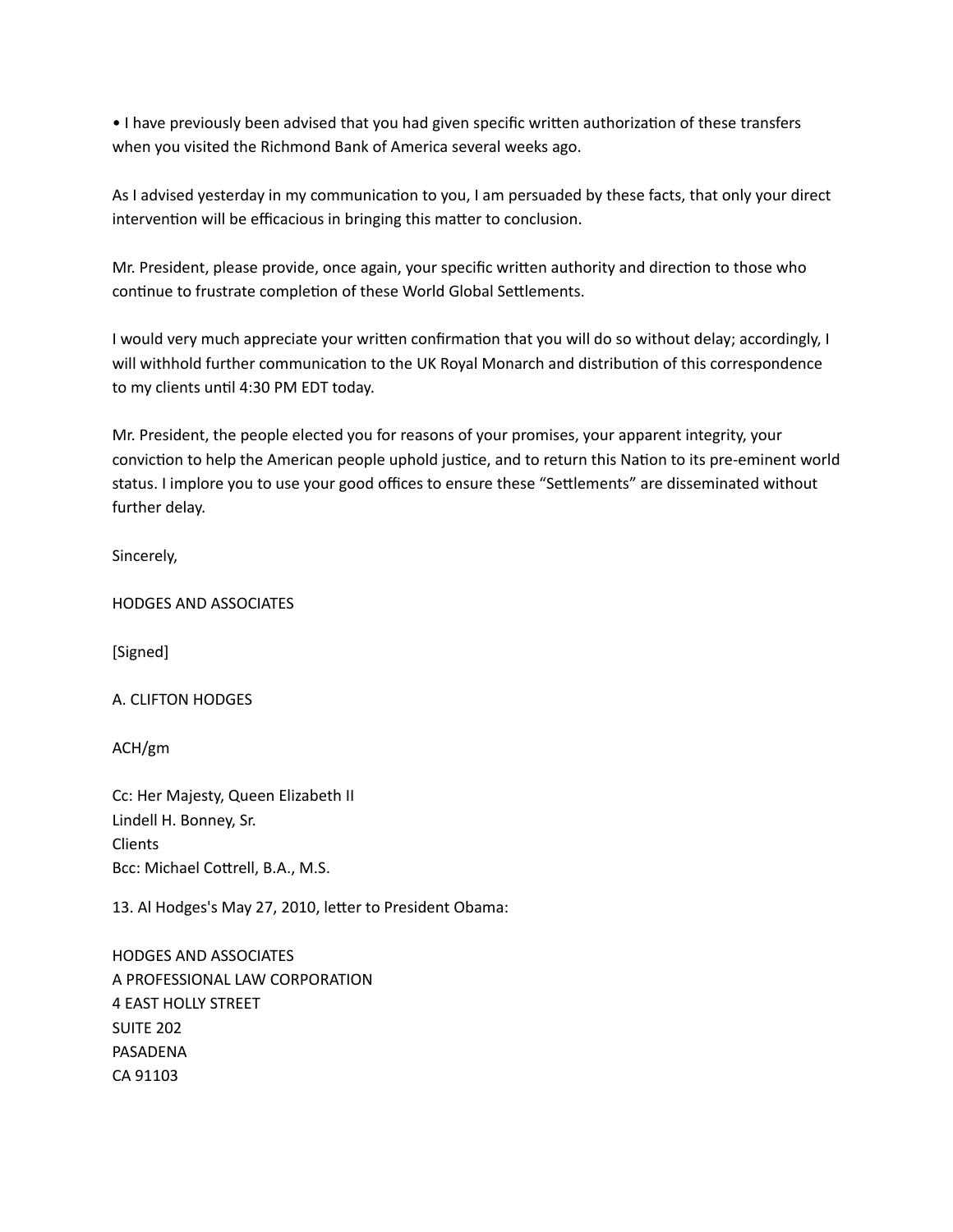Telephone: (626) 564-9797 Facsimile: (626) 564-9111

A. Clifton Hodges James S. Kostas Donald W. Ricketts\* Of Counsel

May 27, 2010

MOST URGENT VIA FACSIMILE ONLY (202) 456-2461

Honorable Barack Obama President of the United States of America Whitehouse Washington, D.C.

In re: World Global Settlements

Dear Mr. President:

I write to you again this afternoon in furtherance of my previous recent correspondence regarding prompt dissemination of the World Global Settlements.

As I have previously stated, I represent some 50,000 shareholders who are to be paid a settlement which consists mainly of monies collected from banks, brokerages, hedge fund corps, market makers, the Depository Trust Corporation/Federal Reserve, and various billionaire "naked-shorter" individuals, as well as some monies due from the SEC for damages. I have also been involved in the representation of other payees awaiting this distribution and have, in such capacity, been in direct communication with the UK Royal Monarch.

I am currently advised and understand the following:

• A portion of the World Global Settlement funds have been collected and are presently held in the custody of the Bank of America in Richmond, VA.

• Said funds are sufficient to cover all disbursements to be made by the authority of the Paymaster who has now spent more than eight weeks over the past three months, in Richmond, for the purpose of concluding these transfers.

• The Paymaster authority has, at the direction of the Pentagon, London, et. al., been present at the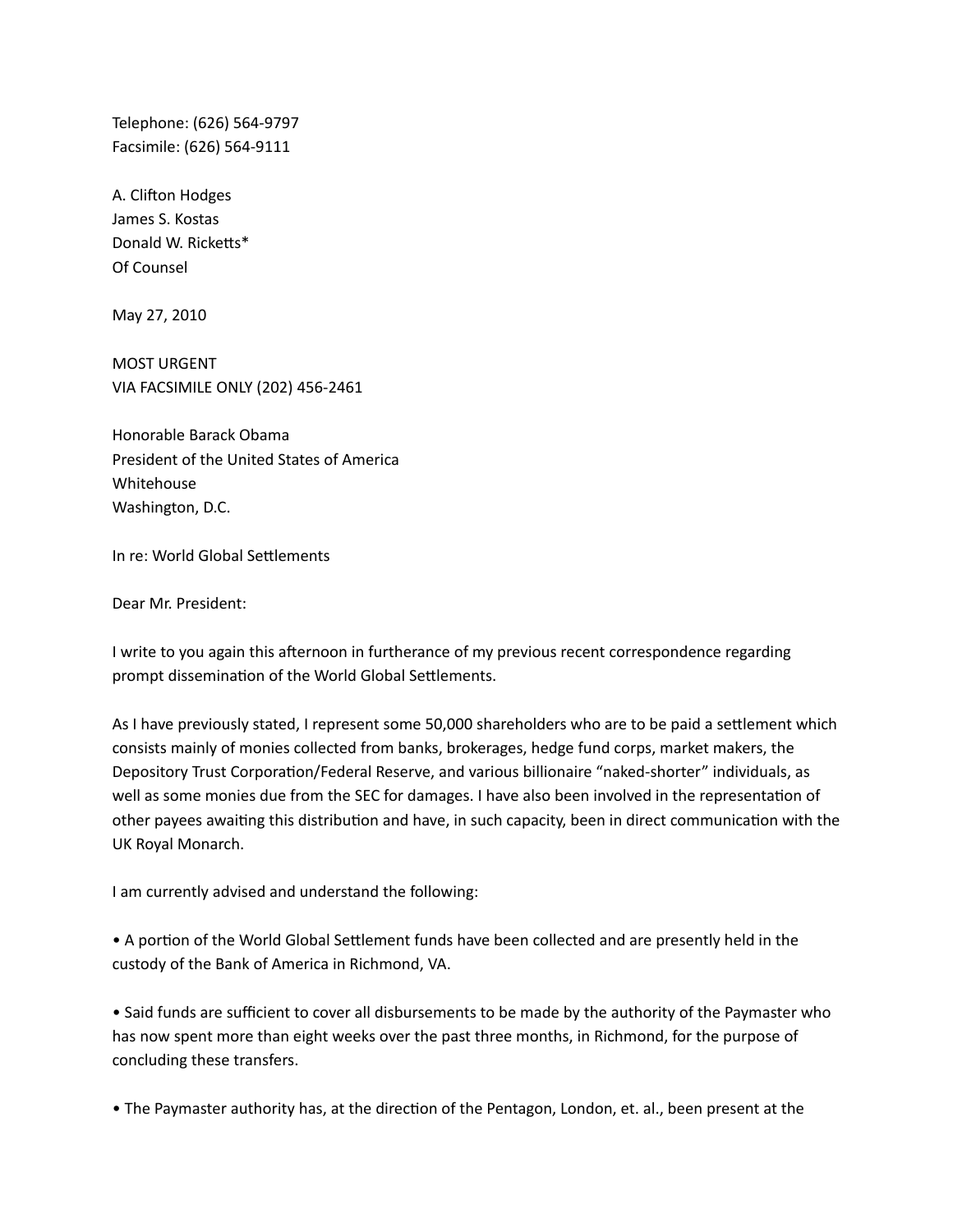Bank in Richmond every day this week to complete the transfers.

• This morning he was advised by "both sides" that each desired this matter to be concluded as soon as possible and that he should therefore remain available to enter the Bank and consummate the transfers.

• As of 6:00 PM EDT, the Paymaster authority personally advised me that you personally, Mr. President, wanted and had directed that these funds be held throughout the coming Holiday weekend.

• I have previously been advised that you had given specific written authorization of these transfers and confirmed the same verbally just this week.

Mr. President, I sincerely hope that my information is incorrect; because, as I am certain that you are aware, your personal involvement in delaying this distribution is an ultra vires act which exposes you to personal liability for the sums involved and for accruing interest thereon. I would certainly not want to see you personally involved in the future denouement of this matter.

As I have previously advised in my communications to you, only your direct intervention will be efficacious in bringing this matter to conclusion. Mr. President, I implore you to facilitate conclusion of this matter forthwith; there is simply no legal basis for any further delay.

Please act consonantly with your previous statements and promises.

I would very much appreciate your written confirmation that you will do so immediately; accordingly, I will withhold public distribution of this correspondence until 8:30 PM EDT today.

Sincerely,

HODGES AND ASSOCIATES

A. CLIFTON HODGES

ACH/gm

Cc: Her Majesty, Queen Elizabeth II Lindell H. Bonney, Sr. Clients Bcc: Michael C. Cottrell, BA. MS

14. Al Hodges's May 28, 2010, letter to Christopher Geidt: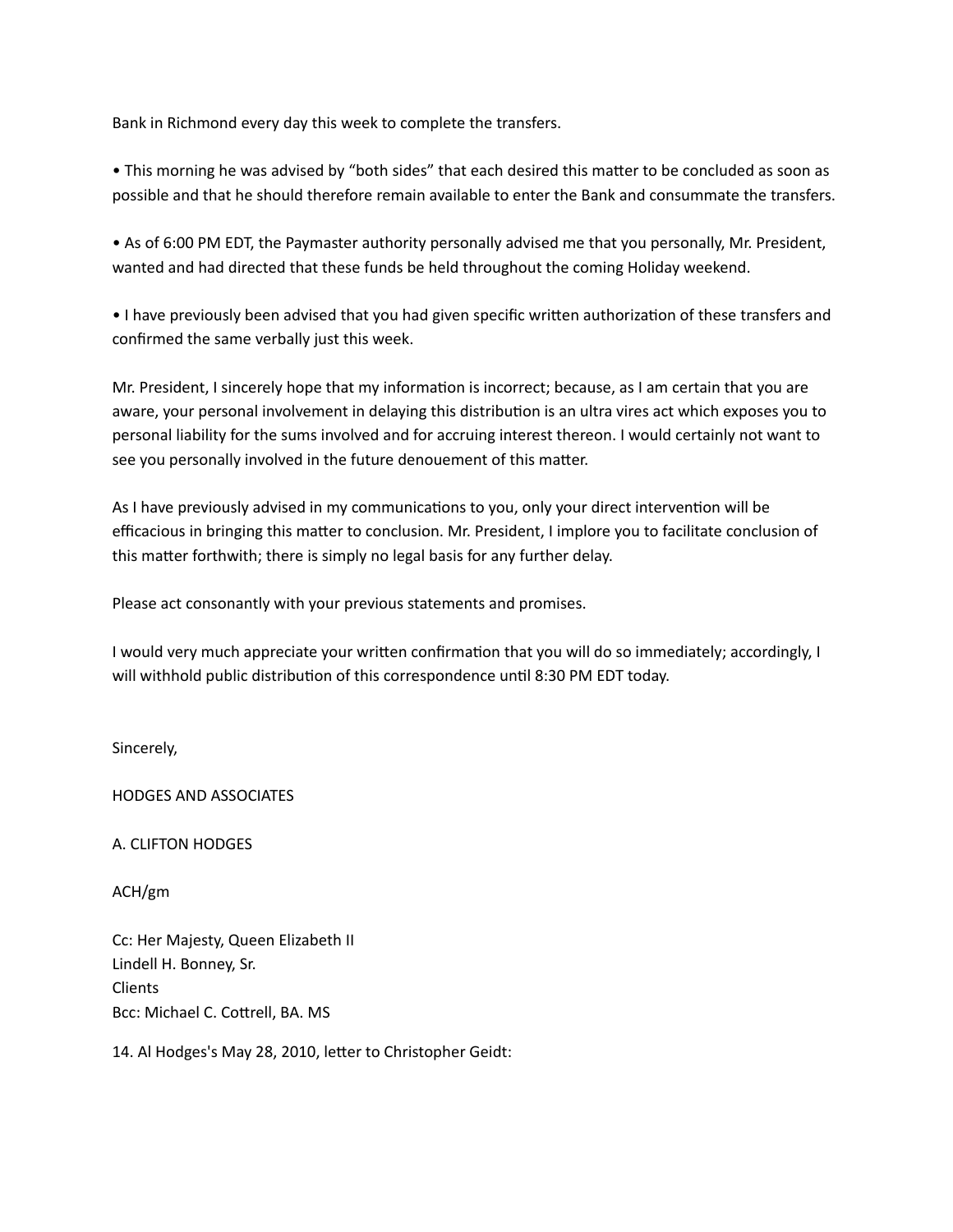HODGES AND ASSOCIATES A PROFESSIONAL LAW CORPORATION 4 EAST HOLLY STREET **SUITE 202** PASADENA CA 91103

Telephone: (626) 564-9797 Facsimile: (626) 564-9111

A. Clifton Hodges James S. Kostas Donald W. Ricketts\* Of Counsel

28 May, 2010

**MOST URGENT** Hand#Delivered

The Rt. Hon. Christopher Geidt, CVO, OBE Buckingham#Palace London SW1A 1AA

Re: U.S. Dollar Refunding Project

Dear Honorable Christopher Geidt:

I most recently wrote to you on May 26, 2010 to solicit the assistance of Her Majesty Queen Elizabeth II in securing the release of funds being held in the U.S. which are required for implementation of the U.S. Dollar Refunding Project. I write to you again in furtherance to that subject, on behalf of my clients Michael C. Cottrell, B.A., M.S., of Erie, Pennsylvania, USA, and his corporations: Pennsylvania Investments, Inc., registered in the Commonwealth of Pennsylvania, and Cottrell Securities Limited, registered in England and Wales.

As of the afternoon of May 28, 2010, I am currently advised and understand the following:

• World Global Settlement funds have been collected and remain in the custody of the Bank of America in Richmond, Virginia.

• Said funds are sufficient to cover all disbursements to be made by the authority of the Paymaster who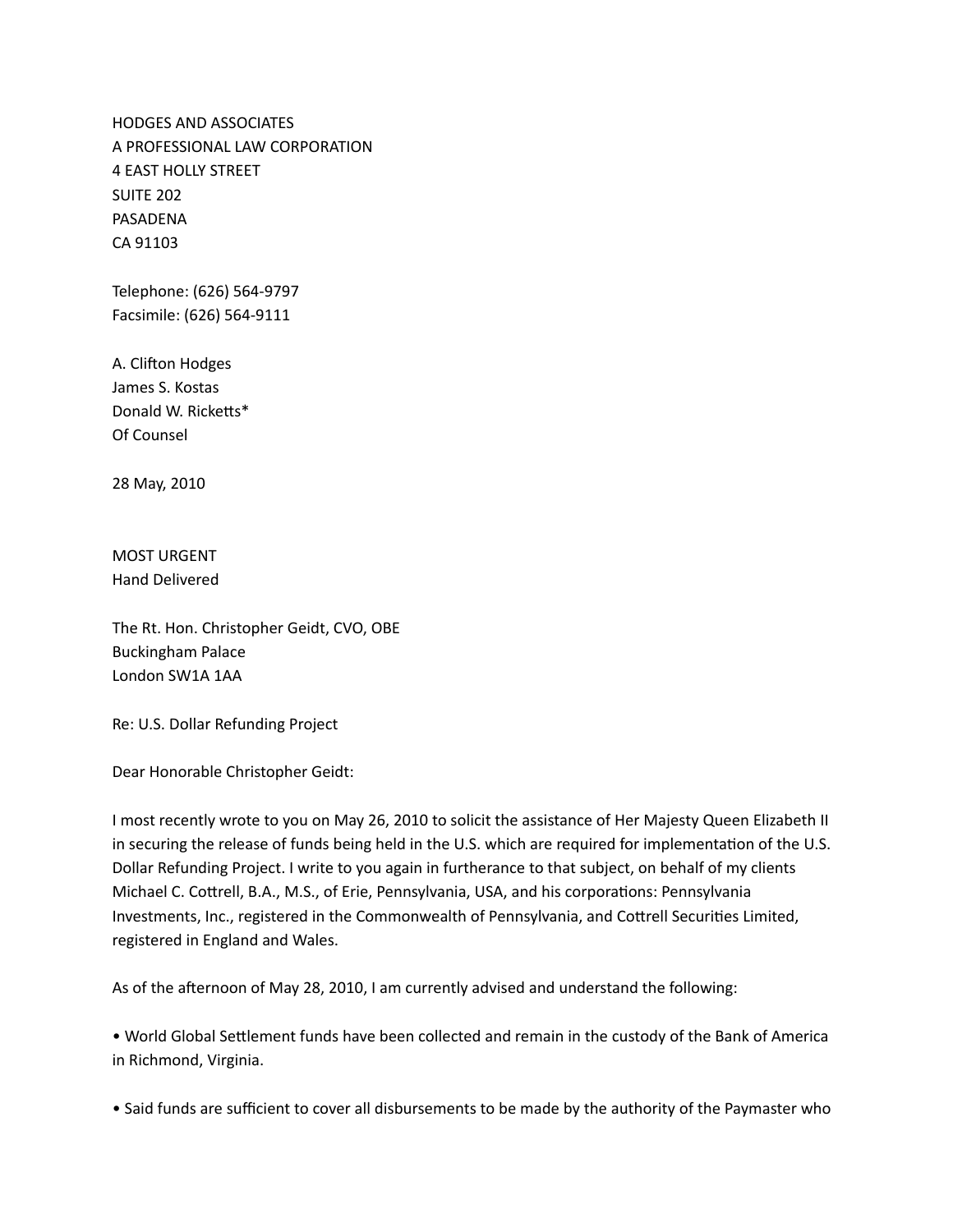has now spent more than eight weeks over the past three months, in Richmond, VA, for the purpose of concluding these transfers in accord with the BASEL agenda.

• I became aware on May 27, 2010 that President Barack Obama had personally intervened in the scheduled May 27 release of funds, and had instructed that the funds be held until after the U.S. Memorial Day Holiday.

• As any further delay in disbursement of these funds will engender considerable harm to many, and is without any legal basis, I wrote to President Obama putting him on notice and soliciting his cooperation. [A copy of that letter is attached].

• My letter to President Obama was distributed to all parties dealing with the World Global Settlement funds, to both political parties in Washington, D.C., to the Democratic Caucus and its counsel, to the Black Caucus and its counsel, and to President Obama's priest.

The letter was also submitted to the British Royal Monarchal Power through your good offices; Mr. L.H. Bonney, Sr. has also verified that a copy of the letter was submitted to, and received by, Her Majesty, Queen Elizabeth II through MI-5 and MI-6.

• Counsel for the Black Caucus immediately recognized that a criminal offense had been committed; he advised that he would directly inform the President by reading the letter to him on Air Force One today, as well as advise the President of his personal responsibility, over the four day weekend, for costs in the "Billions of USD". Said counsel also stated that "if release [of the funds] was not taken care of today – they [the Black Caucus] would wash their hands of him [President Obama]".

• Vice President Biden was also informed of the May 27, 2010 letter, provided a copy, and discussed the veracity of President Obama taking directions from former President G.H.W. Bush; he indicated that President Obama's citizenship status was being used as very effective leverage against the President.

• Vice President Biden also admitted that he was personally compromised, and therefore unqualified to succeed President Obama in the event that the President's tenure is attacked.

 $\cdot$  It now appears that it is only a matter of time before formal process is instituted to remove President Obama from office; however the "Succession List" has now been severely compromised by the failure to complete distribution of the subject funds.

• I was advised at noon time this date that the on-site Paymaster authority, Mr. L.H. Bonney, Sr, had confirmed at Bank of America that no communication had been received from President Obama regarding authorization for release of the Settlement funds; accordingly, he was returning to Ohio.

• Prior to Mr. Bonney's departure he further advised that all collected funds were in a "locked-down" mode, and that all else is now in written form for further use in resolving the issue of final distribution of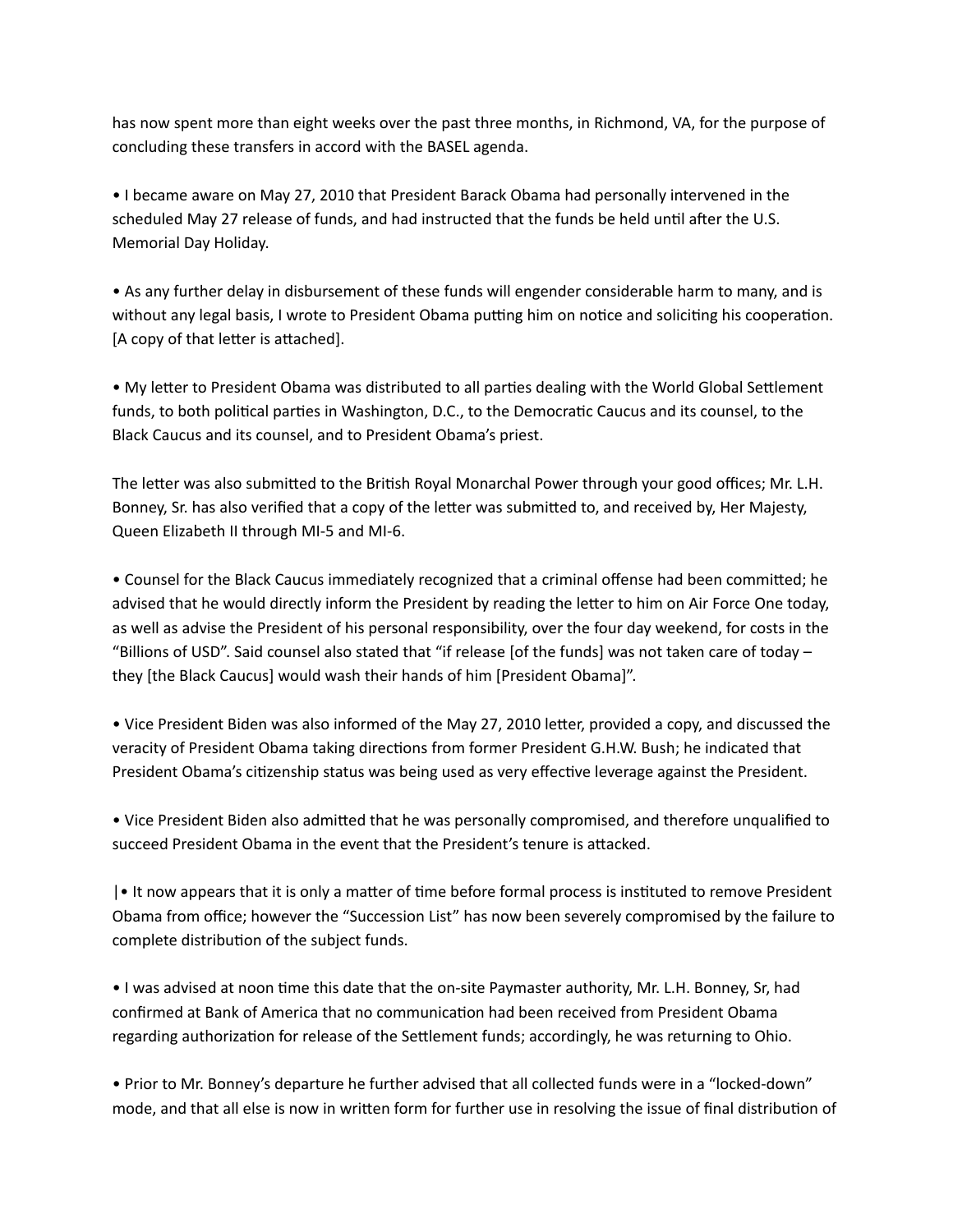these Settlement funds.

[Insertion by the Editor:

However \$1.8 trillion was stolen from the funds as will be reported in the subsequent analysis].

As I have previously indicated, I am persuaded by these facts, that only the direct intervention of the Royal Monarchal Power will be efficacious in bringing this matter to conclusion. To secure release of these Settlement funds, it is now imperative that the Royal Monarchal Power exercise that power, as a U.S. Treasury lien-holder, to effectuate timely resolution.

Any further delay will not only jeopardize the severely stressed world financial condition, but will certainly serve to encourage those seeking even further delay.

This is a matter which now clearly seems can only be concluded at such time as the Royal Monarchal Power utilizes the power which has been granted, to effect closure through direct means. I apologize in advance for having to involve you further in this situation; however, circumstances dictate that direct intervention is now an imperative.

Thank you very kindly in advance for your help; it is truly appreciated by many, and will indeed have a very significant impact on the future financial health of the world.

Sincerely,

HODGES AND ASSOCIATES

A. CLIFTON HODGES

ACH/gm Enclosures

Cc: Michael C. Cottrell, B.A., M.S. Lindell H. Bonney, Sr. Christopher Story FRSA

15. Al Hodges's June 10 2010, letter to Timothy A. Williams, Director of interpol:

HODGES AND ASSOCIATES A PROFESSIONAL LAW CORPORATION 4 EAST HOLLY STREET **SUITE 202** PASADENA CA 91103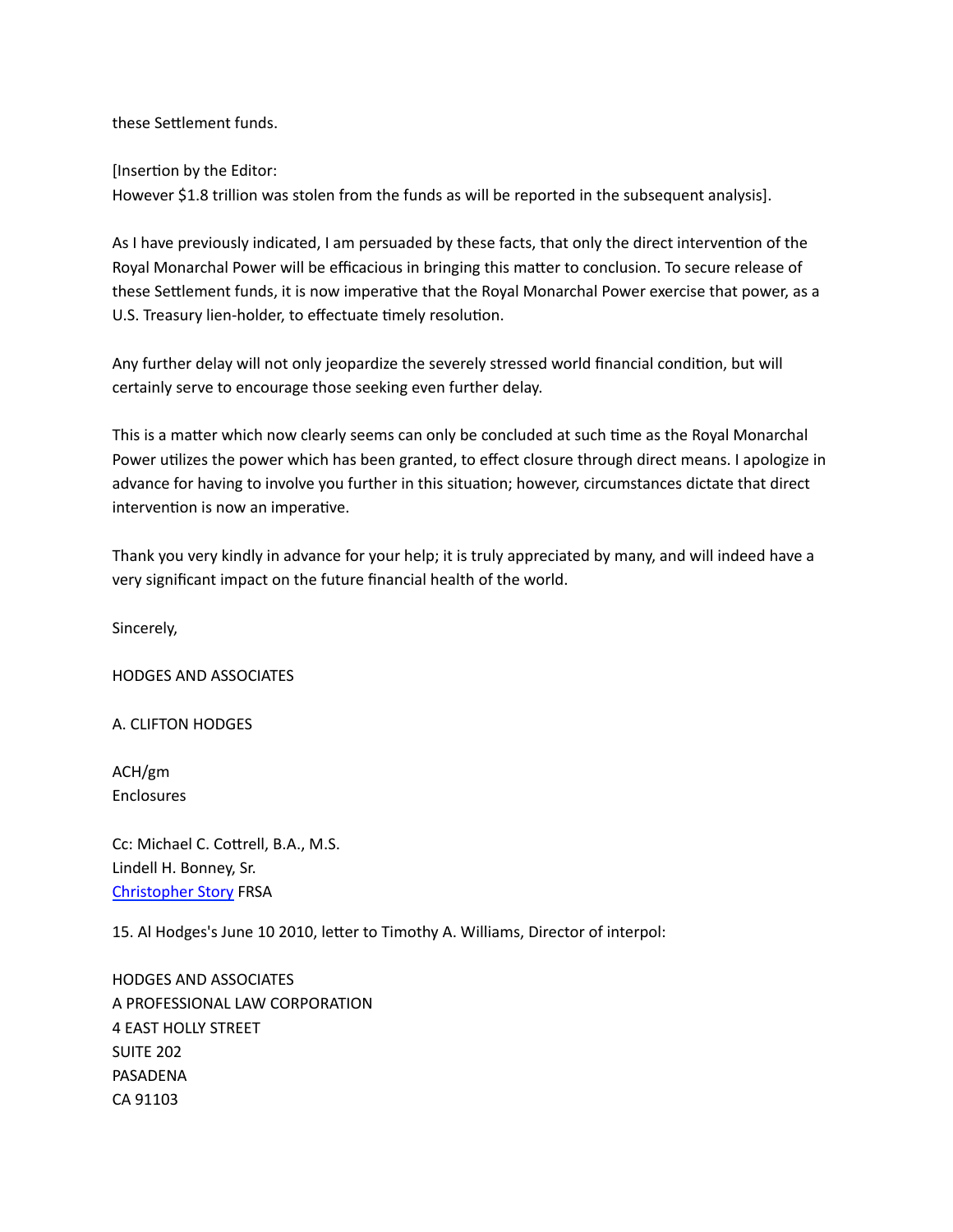Telephone: (626) 564-9797 Facsimile: (626) 564-9111

A. Clifton Hodges James S. Kostas Donald W. Ricketts\* Of Counsel June 10, 2010

**MOST URGENT** Sent Facsimile and U.S. MAIL

Mr. Timothy A. Williams **Director** INTERPOL Washington United States National Central Bureau Washington D.C. 20530

Re: World Global Settlements

Dear Mr. Williams

I write to you on a most urgent basis to solicit the assistance of INTERPOL in securing the release of funds now being held in the U.S. for distribution to some 20 line item trustees/payees as defined by the recent BASEL conferees, which distribution has been pending now since January, 2010.

I write to you as counsel for Michael C. Cottrell, B.A., M.S., of Erie, Pennsylvania, USA, and his corporations: Pennsylvania Investments, Inc., registered in the Commonwealth of Pennsylvania, and Cottrell Securities Limited, registered in England and Wales, and as counsel for some 50,000 shareholders of CMKM Diamonds, Inc.

As of noon time on this date, I am advised and understand the following:

• World Global Settlement funds have been collected and remain, inter alia, in the custody of the Bank of America in Richmond, Virginia.

• Funds sufficient to cover all disbursements to be made by the authority of the Paymaster have been confirmed this date to remain in the custody of Bank of America.

• The Paymaster authority, Mr. Lindell H. Bonney, Sr., has spent more than eight weeks over the past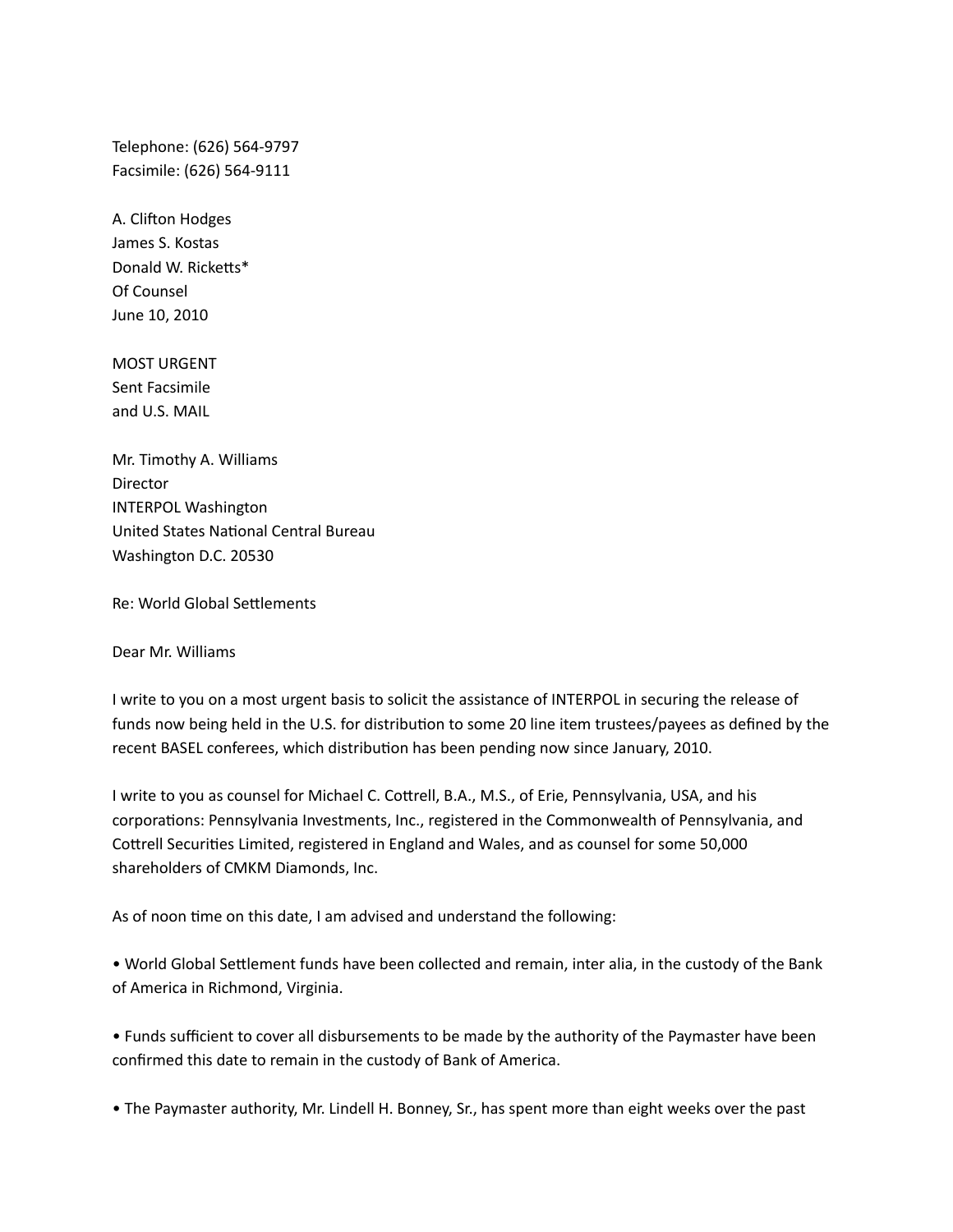three months, in Richmond, for the purpose of concluding these transfers in accord with the BASEL agenda.

• Mr. Bonney and his associates have returned to Richmond this date for the purpose, again, of concluding these transactions; they were then advised by the U.S. Senate Banking Committee Chairman and the U.S. Senate Finance Committee that such transfers could not proceed as they continue to be blocked by Mr. Leon Panetta, among others.

• I have previously written to President Barack Obama and to Her Majesty, Queen Elizabeth II; copies of this correspondence are attached hereto for your information and review.

• Any further delay in disbursement of these funds will engender considerable harm to many, and is without any legal basis. I hereby urge your assistance and request intervention by the several plane loads of INTERPOL agents who have been sworn to assist in ferreting out financial misdeeds, and bringing the miscreants to justice.

I am persuaded by these facts, that the direct intervention of INTERPOL is absolutely required, from this time forward, to assist the Paymaster authority in fulfilling his instructions to finish these settlement payments, and to finally bring this matter to conclusion. Release of these Settlement funds, which has now been delayed for nearly six months, must be made forthwith.

It is now imperative that this matter be concluded; further delay is simply unacceptable. Such delay not only puts all of us in jeopardy, it encourages and emboldens those who seek to destroy not only these Settlements but the entire world structure.

I respectfully demand that INTERPOL act consistent with the charter given to them by President Obama in his December, 2009 Executive Order, and subsequently by the Attorney General of the United States. Circumstances now dictate that direct intervention is a must. Thank you in advance for your help, and your willingness to support the U.S. Constitution; it is appreciated by many, and will indeed have a significant impact on the future financial health of the world.

Sincerely,

HODGES AND ASSOCIATES

A. CLIFTON HODGES

Enclosures:# Her Majesty Queen Elizabeth II; dated April 26, 2010 His Royal Highness the Duke of Edinburgh; dated April 28, 2010 President Barack Obama; dated May 14, 2010 President Barack Obama; dated May 19, 2010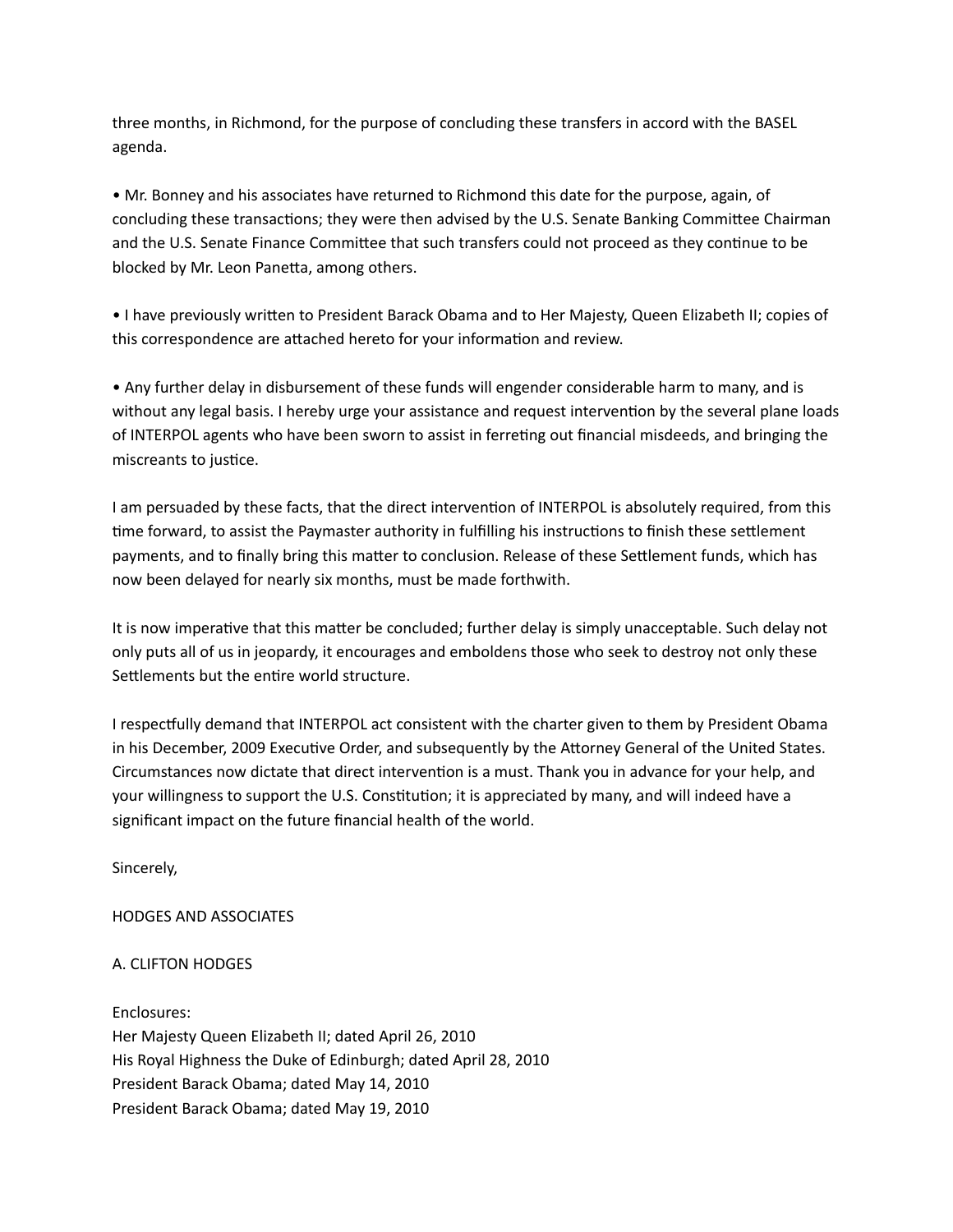President Barack Obama; dated May 20, 2010 The Rt. Hon. Christopher Geidt; dated May 21, 2010 The Rt. Hon. Christopher Geidt; dated May 26, 2010 President Barack Obama; dated May 27, 2010 The Rt. Hon. Christopher Geidt; dated May 28, 2010

Cc: LaTonya Miller, Public Affairs, USNCB Lindell H. Bonney, Sr. Dana Wilcox Michael C. Cottrell, B.A., M.S. President#Barack#Obama Her Majesty Queen Elizabeth II David Cameron, UK Prime Minister.

16. On August 2, 2010, appears in US District Court, Central District of California regarding the Motion to Dismiss the Bivens Action filed by the Defendants. The defendants were represented by DOJ lawyer Keith Staub.

AH: Good Afternoon your Honor, A. Clifton Hodges on behalf of the plaintiffs, two of whom are in the courtroom today, Mr. Hamilton and Mr. \_\_\_\_\_\_\_\_\_\_\_\_\_\_

Judge: Good afternoon, welcome.

SEC; Good afternoon your Honor, this is U.S. Attorney Keith Stavron (??) on behalf of the Federal defense.

Judge: Good afternoon Have you had a chance to review the tentative ??

Both say yes your honor

Judge: Mr. Hodges I think I would like to hear from you first please

AH: your Honor, first of all let me concede the point raised in your tentative that this is not your usual Bivens case. That is clear for everyone I think. As a house keeping matter on page one there is a typographical error, in the middle paragraph the Administrative Law Judge's finding was in 2005 not in 2010.

Judge: Thank you.

AH: Having said that, let me refer you to the second issue raised by the government first. It asks the question whether or not there are property rights at issue in this case. And very simply what we have alleged is , let me back up a second. We have alleged a scheme, in effect a sting operation, judged from the outside not from the inside. Basically the sting operation was an operation put into effect through the Office of Homeland Security, the Department of Justice, and the SEC Commissioners.

What we have alleged is that the SEC Commissioners as opposed to the Agency itself, coordinated with these other institutions and at their request and in concert with them began a program, whereby, this company was raided.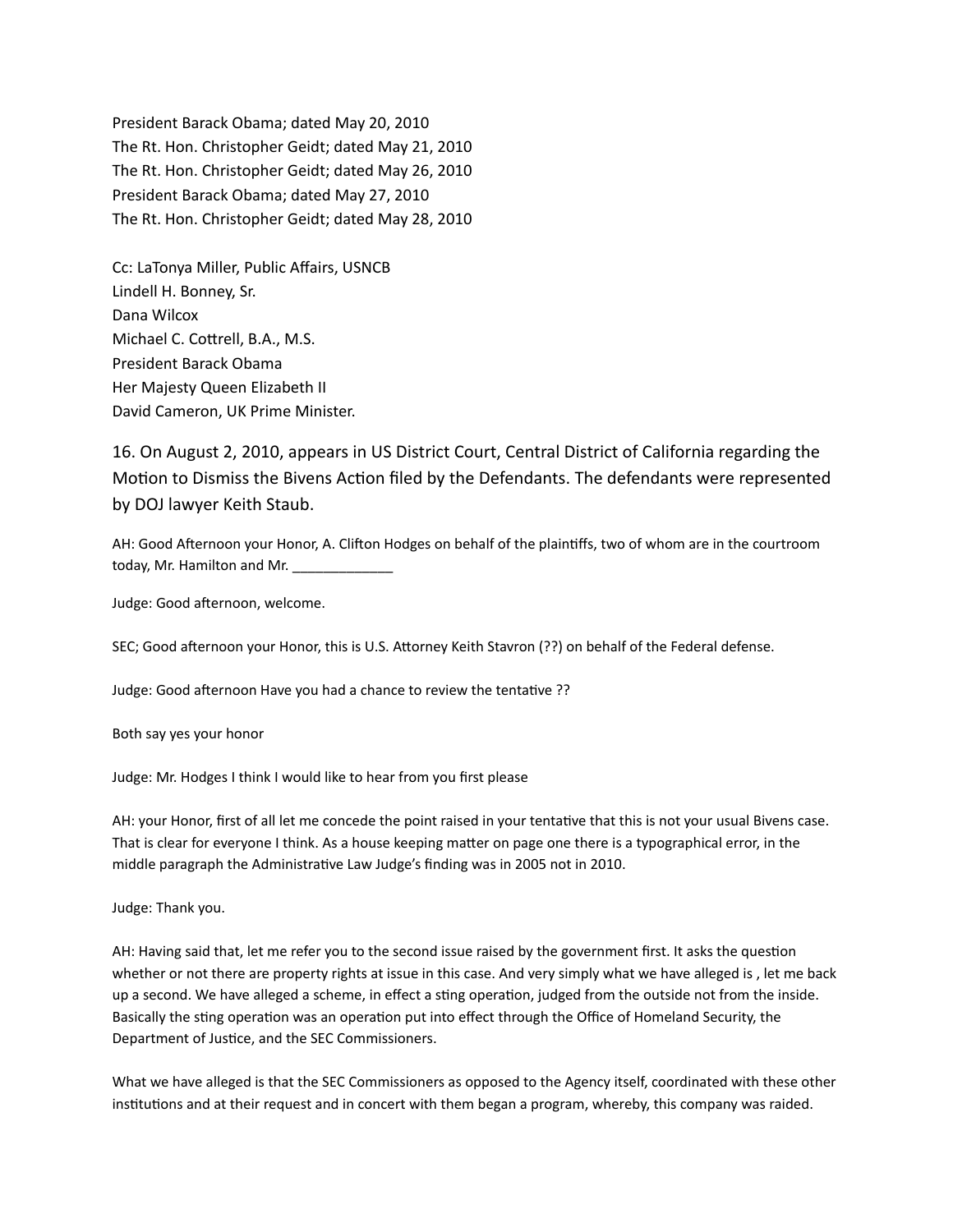The SEC Commission was fully aware, at all times, of the amount of naked shorting going on in this company.

The then Chairman of the commission has been quoted on several occasions as saying this was the most heavily naked shorted company in the history of the world. As we have alleged in our complaint one day, which I believe was in April 2005, some more than 90 billion shares of this company were traded in one day. I have testimony from, which is not alluded to in our current complaint, but I can provide testimony from registered NSASDA companies, that were in business at this time, who report that they were told "it's free money". You can sell as many shares as you can find buyers for and put all of the money in your pocket. You don't ever have to buy the share.

They were on a no borrow list to begin with, at that point in time, which was in 2005 primarily. And if you were going to borrow shares as a legitimate broker in that point in time, they had a \$2.50 requirement for borrowing. You can imagine with some, I think they averaged during that time 17 billion shares a day being sold, this is an enormous amount of money for people to be borrowing shares to be sold into the market. They were being sold for nothing, that is how they drove this company into the ground.

They did it because there was evidence by the government, and by others, associated both directly and indirectly with the government, that this money was being sent offshore. It was being accumulated by hedge funds offshore, it was being sent to Iraq, it was being sent to Iran, it was being sent to Afghanistan, it was being sent to Hezbollah, this was one of the means in which these terrorist organizations were utilizing them to fund their operations.

Having said that, I recognized when I prepared this complaint at the time the company was being de-listed, and the time this original agreement was made, we did not have a basis to sue the SEC, the SEC commissioners, or anybody else. Because in fact, as the Court correctly points out, in regard to (quoted a case) it said the shareholders don't have a right, they don't have a property interest. If they did not have that right at the time the agreement was made, at the time the original ultra example acts by these Commissioners took place.

However, what this complaint speaks to is at quite a later date after the company was de-listed in October of 2005, and they stipulated to that delisting, Then we go forward and what immediately happened was a Task Force, including one primary and past board of director members, Mr. Bob Mahue, who is no longer with us unfortunately, became the head of that Task Force. His appointed duties, and the Task Force appointed duties, were to have the shareholders pull copies of their shares, pull certificates for every share that was legitimately then owned because it had been bought and paid for, and based upon that share certificate pull, then turn around and liquidate the company.

At the time the company decided it was going to liquidate itself and distribute its remaining assets to its shareholders the property rights attached to each of the shareholders because at that point in time, this was in early 2006, they had a right to believe that what was in their future was a distribution, a prorate per share distribution of the assets that the company then owned. The company then owned all of these monies that had been accumulated and put into trusts. The company also owned shares of stock in a company called Entourage and they had other assets. They did not have any substantial liabilities.

So the share holders, from that point forward, had a property right that is protectable under the Constitution. It is that claim that we are basing our complaint. Having said that, once we get past the property rights issue, I certainly understand the Courts concern and I have reviewed my complaint, about, perhaps the use of some in artful language when I referred to the SEC rather than specifying that it was the SEC commissioners that we are aiming this at.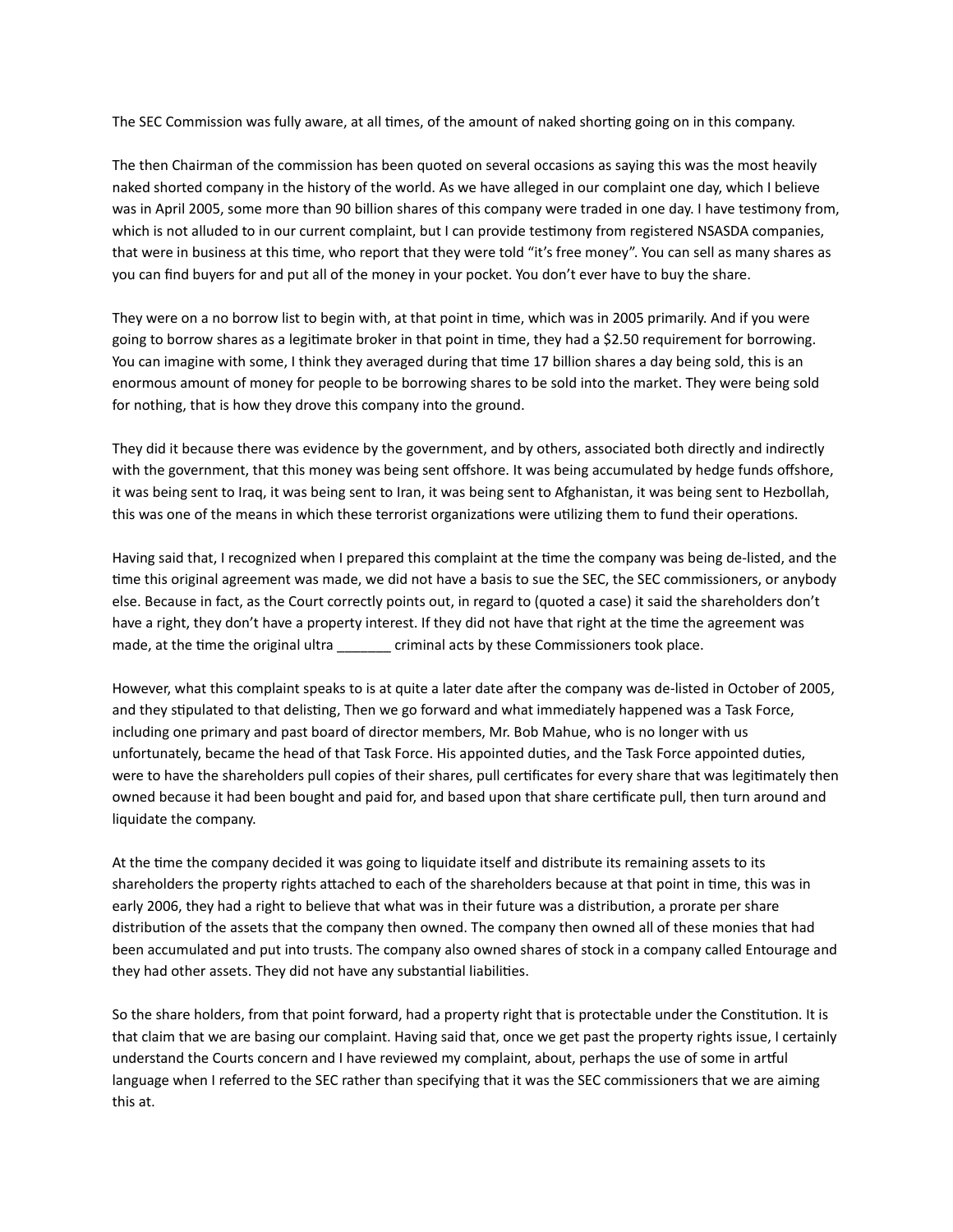The reason we are aiming only at the SEC commissioners is because under the statutory scheme that was set up after the Great Depression, the SEC commission and commissioners individually have the sole and exclusive right to make the decisions. For example with this firm, when this company was de-listed in October of 2005, it was pursuant to an Administrative Law Hearing that took place here in Los Angeles, a full day down in Federal Court, that I attended.

The Administrative Law Judge then rendered a tentative decision. It was her decision but it was tentative in the sense that it had no power and had no effect. The only time that it became effective was when the company became de-listed on October 24th or 25th of that year when the Commission met and together agreed that this company should be de-listed.

They are the only people who have the power to make these kinds of decisions. They are the people who spoke to the other governmental agencies and to the people representing, at least ostensibly the company at that point in time, with this agreement to utilize this company without knowledge to the shareholders as part of a sting operation to trap all of these hedge fund people. That started way back in 2004.

But it was those commissioners acting in an improper and and probably criminal way because their mandate under the law is to protect the shareholders. They were doing exactly the opposite. They were entering into an agreement they knew way going to damage he shareholders, it was going to drive this company out of business, which it did, and without notice in a big secret. It was only those commissioners who took that action that we are aiming this complaint at.

We have named the commissioners that have sat since that time because it is our position that having denied these people payment these commissioners have signed on ratifying the acts of their fellow criminals or miscreants, at least, and at the end of the day refuse to release this money. Money that has been collected. We are not suing the SEC, we aren't suing the government.

Judge: who, in your analysis, is the trustee of the funds? Who holds the funds?

AH: There are actually several trustees who hold the funds, one of whom is currently the DTCC. I only say that because I know the funds are on deposit with the DTCC.

Judge: OK spin that out for me.

AH: The deposit for a trust, clearing corporation, they are the clearing house for all the financial transactions basically#that#they#placed#in#\_\_\_\_\_\_\_\_\_\_

Judge: Privately or publicly?

AH: They are a private company but they act a public one.

Judge: As opposed to governmental

AH: It is not a governmental agency in the same sense that the Federal Reserve Banks are not government.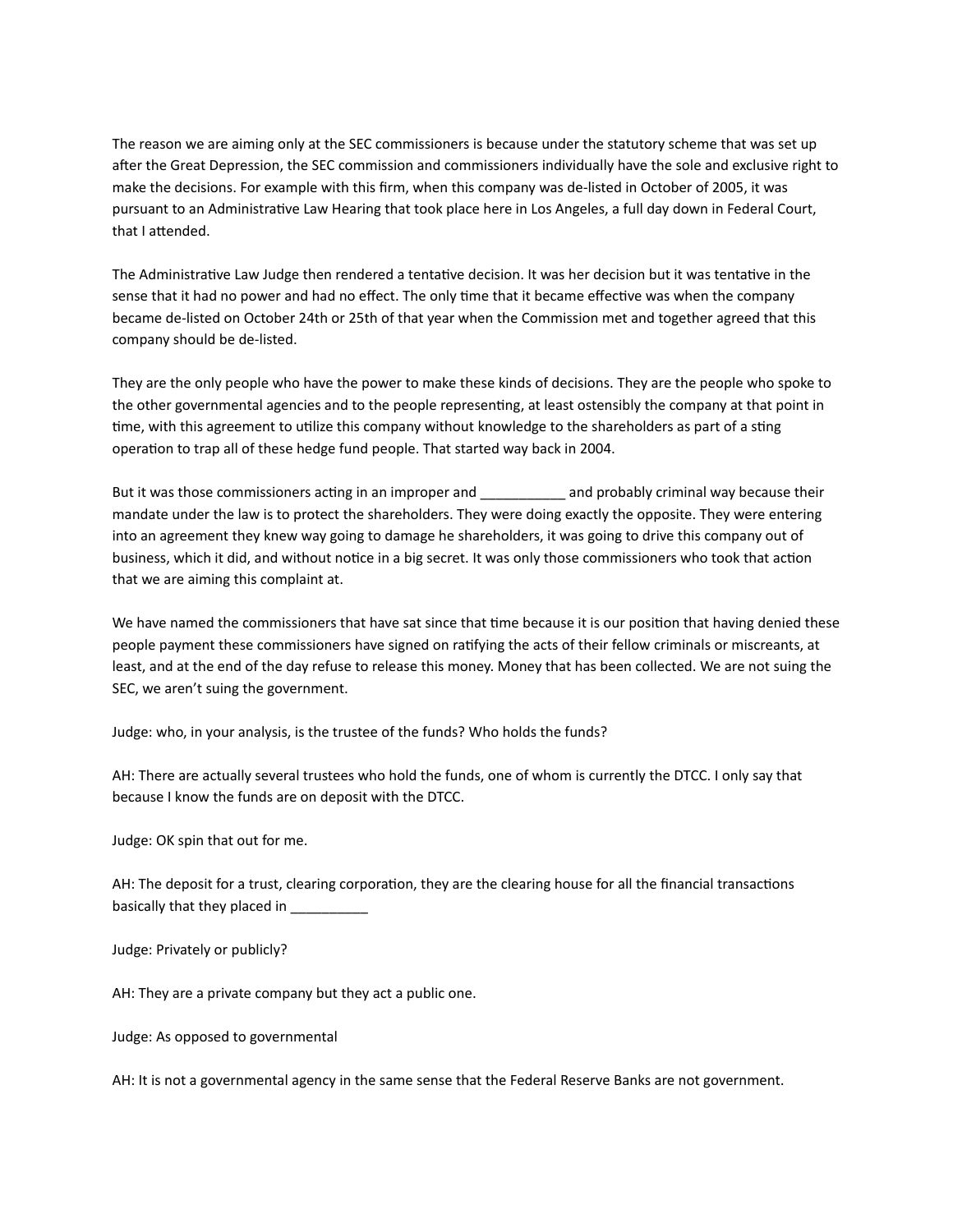Judge: What document governs the terms under which they hold those funds?

AH: A trust agreement.

Judge: Between?

AH: Between the people who provisionally set this up

Judge: Who are?

AH: One of whom was Bob Mahue.

Judge: As an employee of the SEC?

AH: Not as an employee of the SEC in any sense of the word, he was at one time on the Board of Directors of the company CMKX Diamonds.

Judge: right

AH: He never acted on behalf of the SEC.

Judge: What control does the sec have over this trust fund?

AH: They don't have any direct control over the trust fund. The agreement, however, that was originally entered into, as I understand the testimony of my, what I have been able to accumulate without the opportunity to do actual discovery, my understanding is that Bob Mahue and several of his associates entered into a deal first with the Department of Justice, they got the SEC on board through the commissioners by talking to several of them. Primarily Christopher Cox.

Judge. Who is a defendant, a named defendant who used to be the Chairman?

AH: The essence of the agreement they made was that in order to make this sting effective the company would go and pump its stock, which it did, the government would assist in that operation, which it did

Judge: How?

AH: There is evidence that they paid for some of the expenses associated with a car, a drag racing car that had CMKX painted on the outside of it that was being very publicly bandied about the internet and raced in various jurisdictions. One of their ex-employees a gentleman named Roger Glenn, an attorney, he used to be an attorney in New York with the law firm \_\_\_\_\_\_\_\_\_\_\_\_\_\_\_\_\_\_\_\_\_ signed on to increase the stock at the request of the SEC, I am told. He came on to or into CMKX in 2004.

When he arrived there the number of authorized shares for the company some where of 100 or 200 billion, I forget exactly what, when he left some nine or ten months later the number of authorized shares had illegally and improperly, under every law that I am aware of at least, had been raised to 800 billion shares. And this company eventually sold some 700 billion shares of stock. And there is over that many outstanding \_\_\_\_\_\_\_\_\_\_\_\_, 703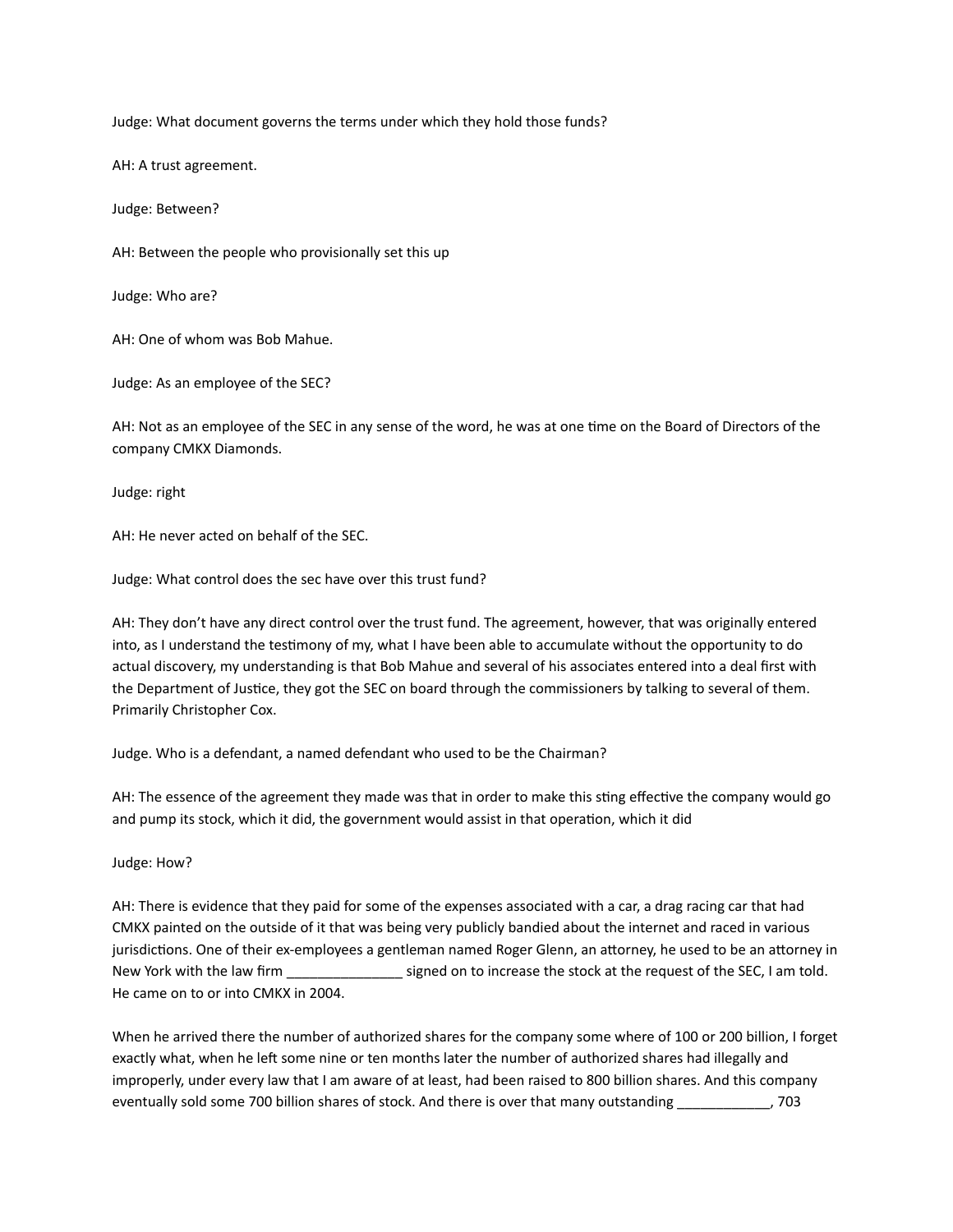billion plus.

Judge: Why isn't your client against the clearinghouse acting as trustee for these funds?

AH: Because that would be like suing the escrow company.

Judge: Yeah but the escrow company has the funds.

AH: As I started to say, here is the simple answer, your Honor, as I started to say a few minutes ago and I probably did not finish. The original agreement, there was a war that ensued after the sting got under operation because what the sting always contemplated was that Mr. Maheu would collect all of these bad doers, the hedge fund people and people like T.D. Waterhouse and all the other stock brokerage houses around who were naked shorting this company, collect them all in a big room and offer them a deal for two reasons.

First of all to collect money for CMKX for what had been done to them. And second of all to teach these people a lesson that there were people out there watching what was going on. Hopefully that would head them off from continuing in such illicit and illegal and improper behavior. That was in fact done and I have a witness that was there when it was done.

They had a room about three times the size of your courtroom in which they had representative from all of these brokerages from all over the world. They watched a video presentation, because Mr. Mahue, as the court may be aware, was at one time closely associated with the CIA, Howard Hughes and all kinds of other people.

Judge: I was going to ask you whether that was the same Bob Maheu.

AH: It is indeed the same one, a gentleman I happened to make acquaintances with in the 70's to my good fortune. At any rate all of these people were in this room and were shown a video and a slide presentation of all of the evidence of their wrongdoing and they were offered an opportunity to either step up and sign away your money and pay a reasonable amount for each transaction you did illegally and improperly or go walk out of here and get prosecuted and go to jail because what you did was criminal.

Every single person in that room stepped up and made a deal. After that time there became a big conflict between the SEC commissioners and the other governmental entities who were supporting the SEC commissioners about who was going to have the right to release this money to the shareholders and when. My understanding is that it went on for some number of months but ultimately the SEC commissioners prevailed and convinced Mr. Maheu and his associates that it had to be their decision because only they and the rest of the government could determine when this ting had fulfilled its function.

That was the basis on which he gave them the power to make this decision about when the money is to be released. It is my understanding that every trust that is currently being held for release of this money is being held by a person who is sworn to observe that requirement. That the SEC, the US government whoever \_\_\_\_ this payment, goes first. Since my information is that was the SEC commissioners that have this power, this is why they are the defendants in this case.

Judge: Let's return to your Bivens theory, it is taking a headpoint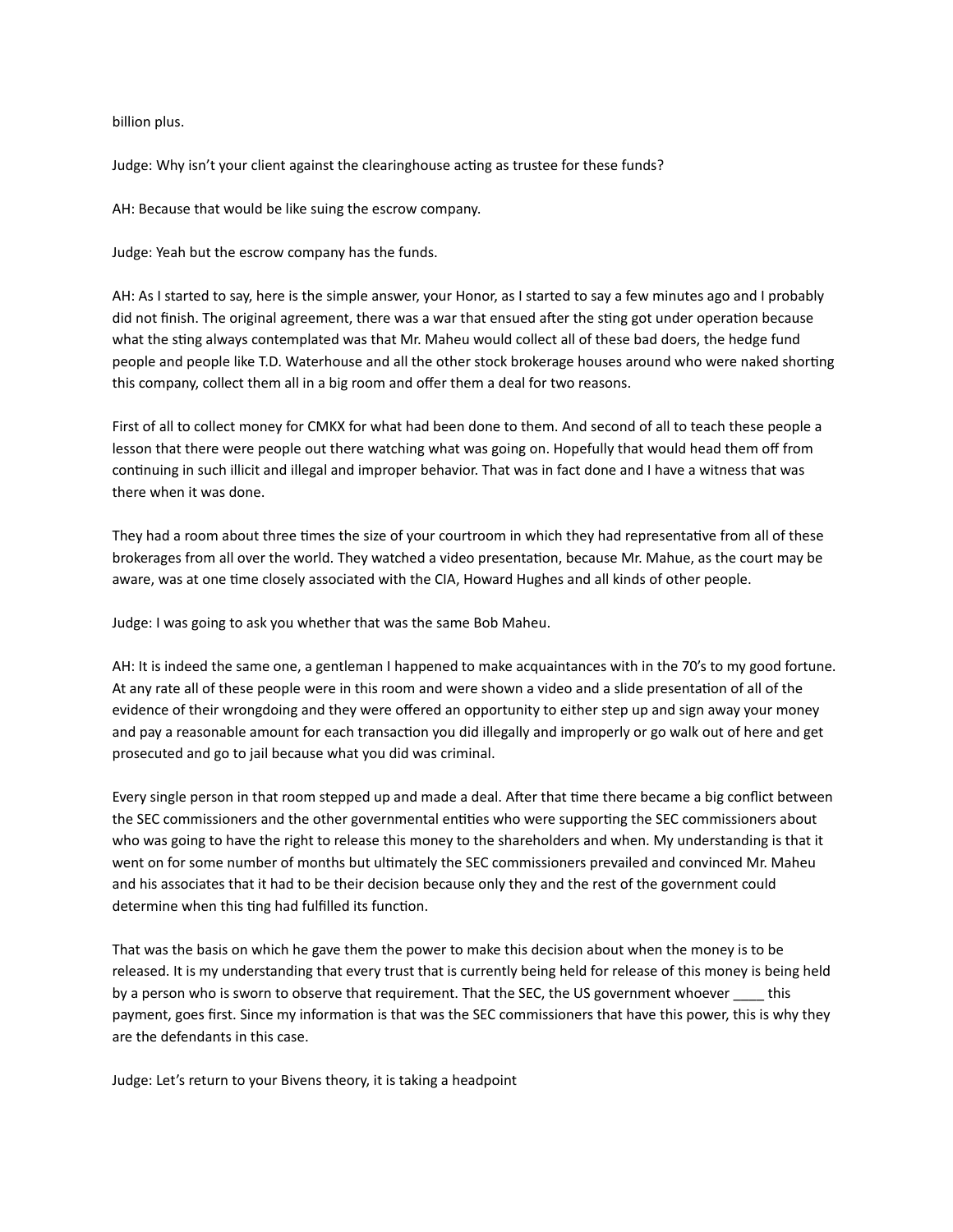AH: this money was supposed to have been released within a year of the time the company was originally de-listed in October of 2005. This is now almost October of 2010, some 4 years past that time. It is taking only because they refuse, not withstanding information they have continued to give to \_\_\_\_\_\_\_\_\_\_\_\_, they continue to refuse to release this money. If they don't release they money then it is a taking. Because they are preventing what is rightfully ours for us to receive. That is why it is a taking.

Judge: Thank You

AH. You are welcome

Judge: Mr. Saton (?)

SEC: Thank you your Honor. I have to admit most of what I just heard I heard for the first time because most of it wasn't in the claim.

Judge: I found it very educational.

SEC Indeed. True or not I don't know but we are here to discuss what is in the complaint today. We're not here to give oral argument and give testimony to facts no one has any idea about, certainly not myself. We are here to talk about what is in the complaint, whether it was properly pled under rule 8, the \_\_\_decision and \_\_\_\_\_\_\_\_\_. As this Court pointed out in its tentative it is not properly pled.

Judge: Yeah I am satisfied with that in the tentative. The case would be for the plaintiff to dismiss the plead to replead. I guess what I am really interested in is whether this is an appearance claim given the nature of the asset raid whether sovereign immunity applies.

SEV: Well I suppose they can sue a government official under Bivens for any violation of civil rights whether it has to do with money or not. I don't know any distinguishing facts in this case that would prevent them from being sued individually under Bivens if there are sufficient facts.

Judge: Well if you concede in theory that a Constitution violation of the taking clause could be asserted against an individual an individual government worker.

SEC: Well I haven't researched that so I don't know the answer to that specifically. We asserted on our brief the original invest property because pursuant to the complaint the SEC had the discretion to release funds, if in fact there are these funds in existence, that discretion alone, under the case law that we cited suggests that they don't have the property rights. But the answer to your question is I don't know.

Judge: Well there are two questions I guess. One is there a property right and is the contingent asset, if you will, subject to distribution to the plaintiffs at the will of the commission. But there is a separate issue is whether the nature of the relief sought here is such that it can only be asserted against the commissioners in their official capacity.

SEC Well, I don't think the government has a way of stopping the release in official capacity or in any way.

Judge: Well I understand that, the issue is, is there some manner which these crimes could be asserted against the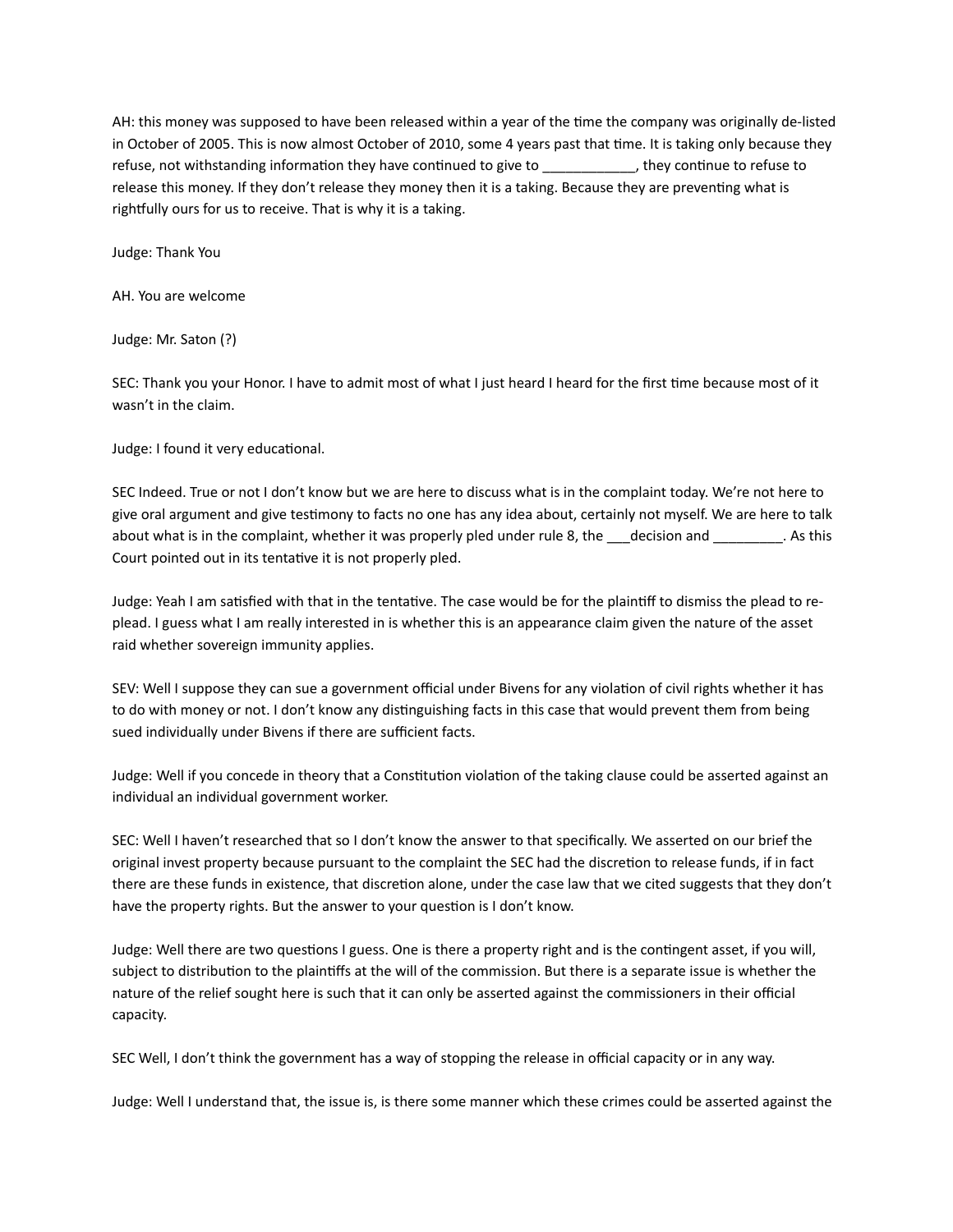individual defendants in their individual capacities or is the relief sought by definition relief that can only be sought in their official capacity in which case there can be no private claim they would be entitled to sovereign immunity in their official capacity

SEC That may be the case, I don't know the answer to that. I think the court is inclined to be consistent with its tentative as far as the pleading requirements. I think the plaintiffs have an opportunity to re-plead to amend the complaint. We will certainly deal with the issue that the Court raised on further briefing, I imagine there will be an additional motion to dismiss in the future. But that being said clearly these are high level government officials, they don't deserve to be sued and discovery taken of them. I am not specific, obligations have been made by some and none have been made to a distant point.

I hear some issues were addressed during oral argument that I didn't see in the complaint, even assuming those are true there is nothing specific to these SEC commissioners other than the fact that they some how have the sole discretion to make every single decision at the SEC. I don't buy that.

Judge: Mr. S---- it might be easier to assess whether claims can be asserted against the commissioners as individuals if we have a complaint that complies with \_\_\_\_\_\_\_\_\_\_.

SEC That may be true, yes. If it's in a fact complied and fitting the requirements of \_\_\_\_\_\_\_\_\_ and it can pass qualified immunity which also remains in the court obviously doesn't need to address right now. But if and when the Court decides it's been properly pled then I think qualified immunity should be addressed.

Judge: Well what I am going to do is dismiss with to re-plead for failure to meet the Rule 8 requirements. Again not to dismiss the claims against them in their official capacity as a matter of sovereign immunity and leave the other issues until we have pleading that passes muster.

AH: Agree you Honor.

SEC I would only ask you honor the government have 30 days to respond and to \_\_\_\_\_\_\_\_ people. Thank you.

Judge: Mr. Hodges

AH: I certainly recognize, your Honor, the need to be more specific in the complaint and I appreciate the Courts willingness to give us the opportunity if that is the Courts

Judge: I understand you want

AH 45 days with the

Judge: any objections?

SEC None your Honor

Judge You have 30 days to respond by answering in a motion

AH; That is fine your Honor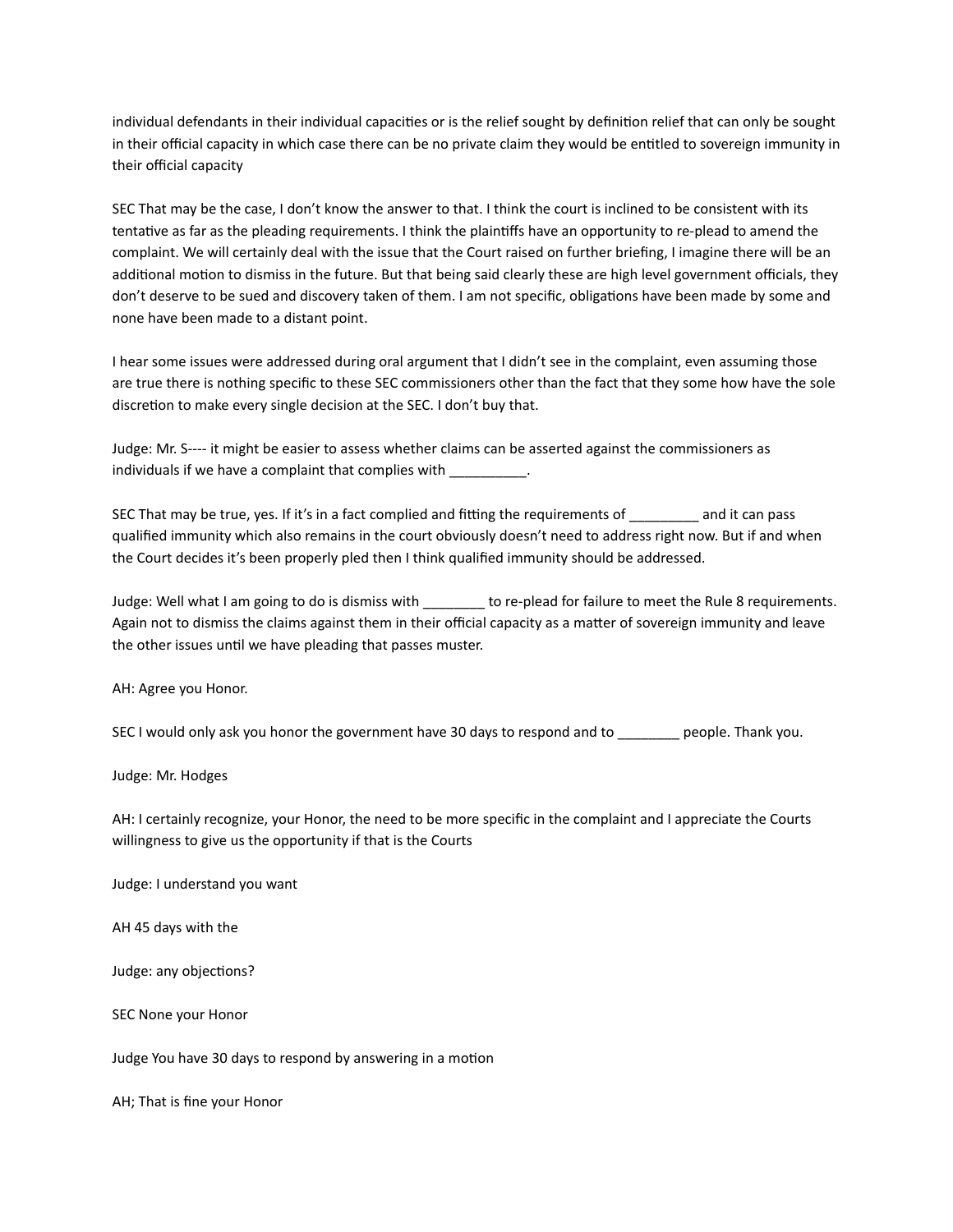Judge: OK we will modify the tentative accordingly

17. Hodges and Associates Update (08-15-2010):

1. How Much Money – As I have said before, we have persuasive evidence to all of the facts alleged as such in the complaint; accordingly, there is a total of 3.87 Trillion Dollars.

2. When is Release – The CMKX distribution funds will be released within a very short time after there is confirmation of Economic Receipt. What does that mean? It means that currently in process is a massive shift of wealth within the US and the world community; that includes: payout of all the domestic settlements; institution of the US dollar re-funding project; pay-out of world settlements; and, distribution of funds to many other programs. This involves a total of more than \$42 Trillion. Economic Receipt occurs when all trustees have access to all of the funds they are responsible for.

3. Our Status – As I advised in April, we are literally on the thresh-hold. This means that the "work" remaining to be finished will not consume more hours than can be accomplished within one day. We have been at this point now for more than three months [!].

4. The Delay – Although I could write a book about what's been going on behind the scenes [and may one day] to cause this additional delay, I'll try to give you the condensed version:

First - Please be aware and understand that there is an economic war raging in the background; this war is between those who have controlled this planet for the last hundred and fifty years, and we who think that it must stop.

Second - The naked corruption that is endemic in D.C. is more than most can comprehend; it is clear that these miscreants have no regard for the US Constitution, Federal Laws and Regulations, nor even any sense of simple morality. They are convinced that they are above any constraint that might apply to lesser mortals, and that no enforcement activity will ever successfully address them. I hasten to add that such opinions are not universal; having said that, it is more widespread than not. I can add that some large number of bankers and others have now been arrested and/or indicted; this, in combination with substantial repatriation of "stolen" moneys, is having a significant impact on the balance of power shifting in our favor.

Third - These miscreants are, in effect, fighting for their lives – at least that part of their lives that establishes an environment in which they can continue to lie, cheat, steal, and mortgage your progeny's lives, all for their personal gain. Accordingly, they will fight until the doors are all closed by a power that they cannot subvert. That fight continues as I prepare this interim update.